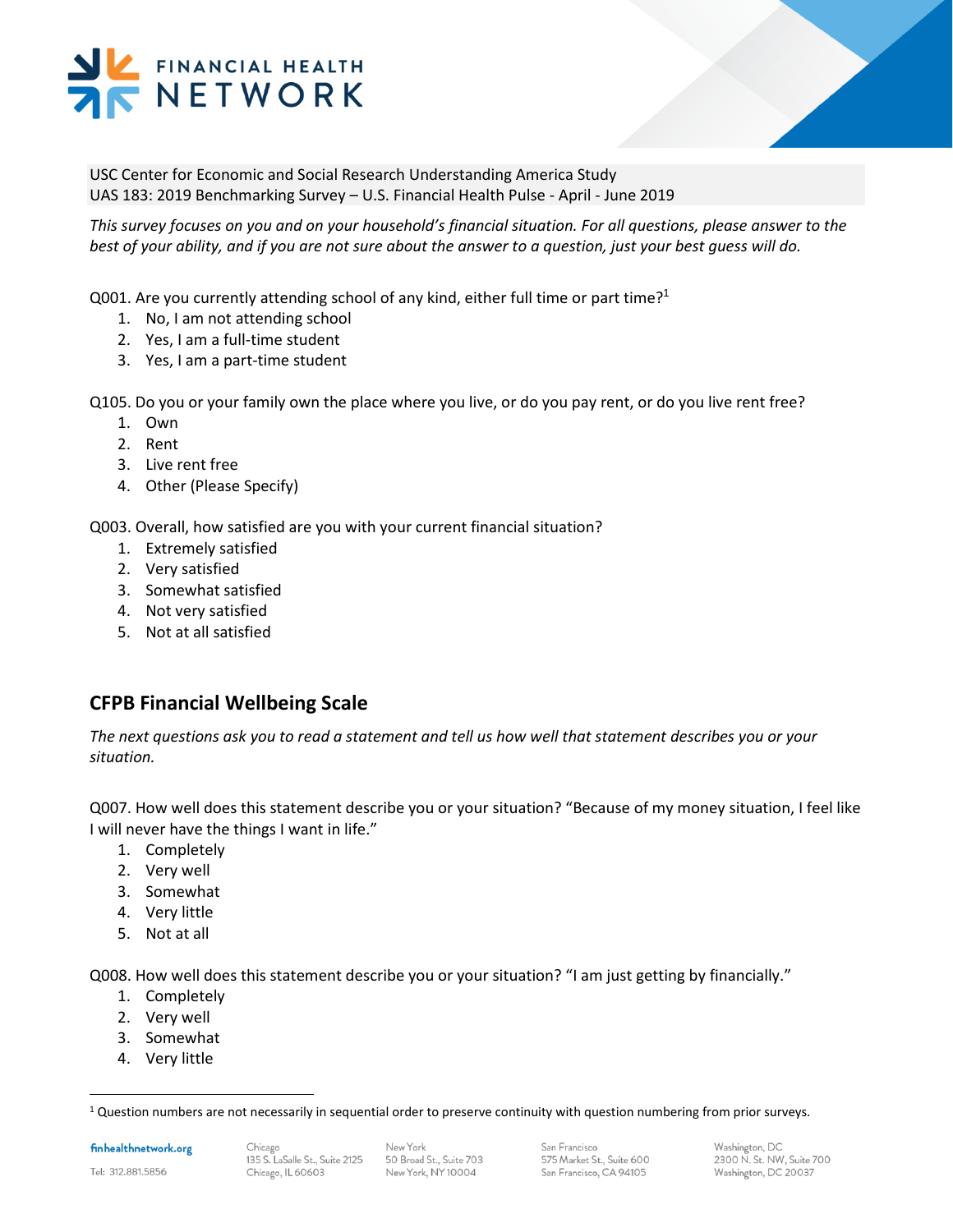



5. Not at all

Q009. How well does this statement describe you or your situation? "I am concerned that the money I have or will save won't last."

- 1. Completely
- 2. Very well
- 3. Somewhat
- 4. Very little
- 5. Not at all

Q010. How often does this statement apply to you? "I have money left over at the end of the month."

- 1. Always
- 2. Often
- 3. Sometimes
- 4. Rarely
- 5. Never

Q011. How often does this statement apply to you? "My finances control my life."

- 1. Always
- 2. Often
- 3. Sometimes
- 4. Rarely
- 5. Never

## **Financial Stress**

Q013. How much stress, if any, do your finances cause you?

- 1. High stress
- 2. Moderate stress
- 3. Some stress
- 4. No stress

*Many of the questions in the remainder of this survey will ask about your "household's" financial situation. "Household" includes you and others living with you who contribute financially to your home. As you answer these questions, please think about all of your household members' finances, taken as a whole. If you live alone, or do not consider anyone else to be a member of your household, please answer these questions as an individual.* 

## **Financial Decisionmaking**

Please help us to understand your role in the financial decision-making of your household.

In your household, how much responsibility do you have for the following tasks?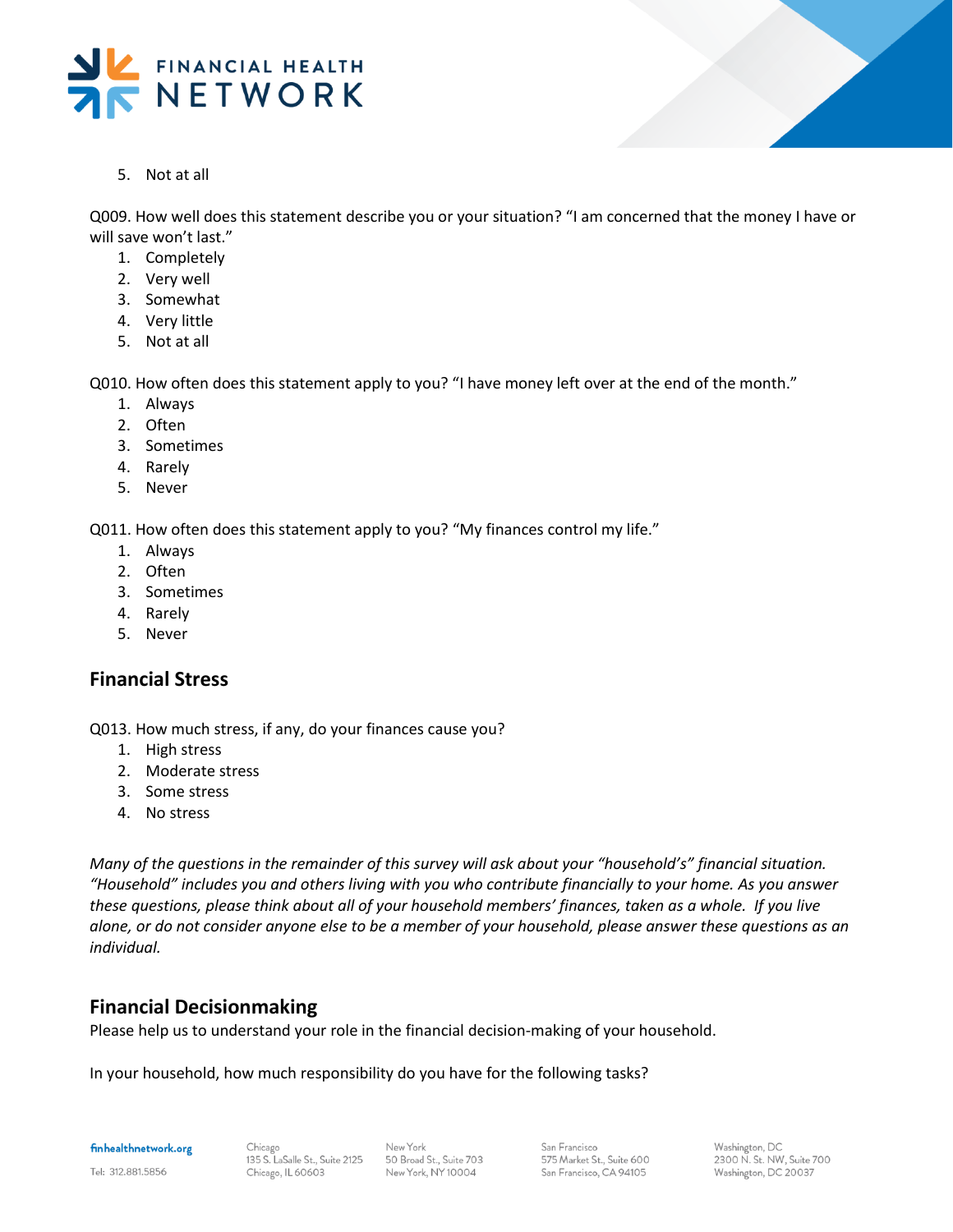

- Q144. Paying monthly bills (such as rent or mortgage, utilities, cell phone, etc.)
- Q145**.** Shopping for the household (buying groceries, household supplies, etc.)
- Q146. Making decisions about saving and investing (such as whether to save, how much to save, where to invest, etc.)
- Q147. Making decisions about other financial matters (such as where to bank, what payment methods to use, how much to borrow, etc.)

Answer choices:

- All responsibility
- Most responsibility
- Some responsibility
- No responsibility
- Responsibility is shared equally with other household members

# **Informal Social Networks**

Q012. How many people who don't currently live with you (including children) do you regularly financially help or support? Please enter "0" if none. [numerical input, allow only integers >= 0]

Q148. In the past 12 months, how often has your household received financial assistance from family members or friends who do not live in your household??

- 1. Never
- 2. Once
- 3. 2 3 times
- 4. 3 4 times
- 5. 5 or more times
- 6. Don't know

Q149**.** In the past 12 months, how often has your household provided financial assistance to family members or friends who do not live in your household?

- 1. Never
- 2. Once
- 3. 2 3 times
- 4. 3 4 times
- 5. 5 or more times
- 6. Don't know

Q212. What was the total amount of assistance that your household provided to family members or friends outside your household in the past 12 months? If you aren't sure, just your best guess will do. [numerical input, allow only integers >= 0]

#### finhealthnetwork.org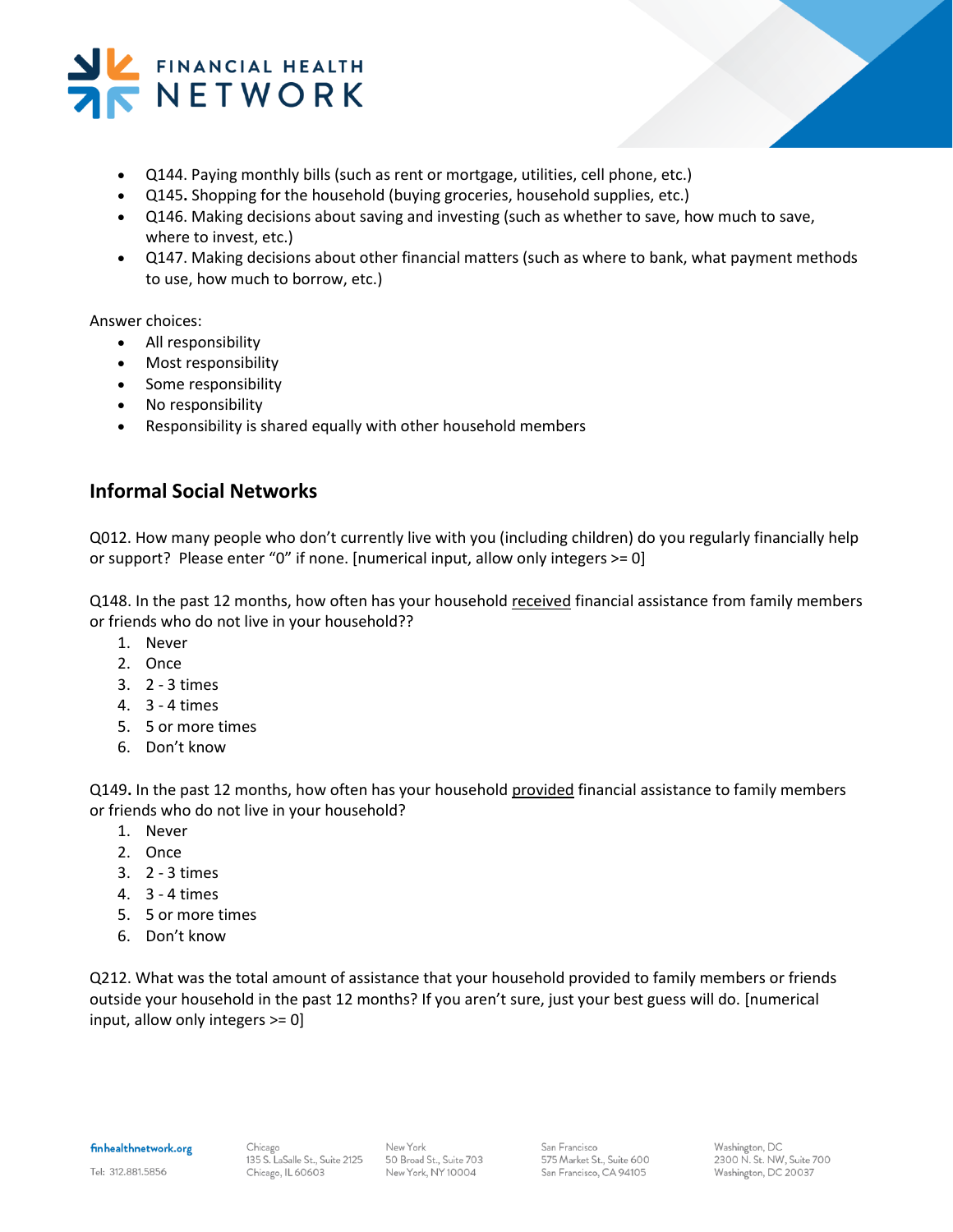

# **Life Events**

*The next few questions ask about events that may have happened to you in the last 12 months. For these questions please think back to events that have occurred since [month], [year].* 

In the past 12 months, have you or anyone in your household experienced any of the following life events?

- Q150. Marriage
- Q151. Divorce or separation
- Q152. Death of a family member
- Q153. Had a baby or became the primary caregiver of a child
- Q154. Became the primary caregiver of an older adult
- Q155. Began college or graduate school
- Q156. Graduated college or graduate school
- Q157. Started a new job or employment opportunity
- Q158. Received a significant promotion and/or raise at an existing job
- Q159. Lost a job, had hours cut, or worked less than expected
- Q160. Bought a new home
- Q161. Had a major medical expense
- Q162. Other life event [Please Specify]

Response Options:

- Yes
- No

For each previously endorsed event:

*You indicated that you or someone in your household experienced this event in the last 12 months: [Display Event].* 

Q163. What impact did this event have on your household's finances?

- 1. Very positive impact
- 2. Somewhat positive impact
- 3. No impact
- 4. Somewhat negative impact
- 5. Very negative impact
- 6. Don't know

# **Financial Hardships**

*For each of the next questions, please indicate whether the statements were often, sometimes, or never true for you or your household, in the past 12 months.*

#### finhealthnetwork.org

Tel: 312.881.5856

Washington, DC 2300 N. St. NW, Suite 700 Washington, DC 20037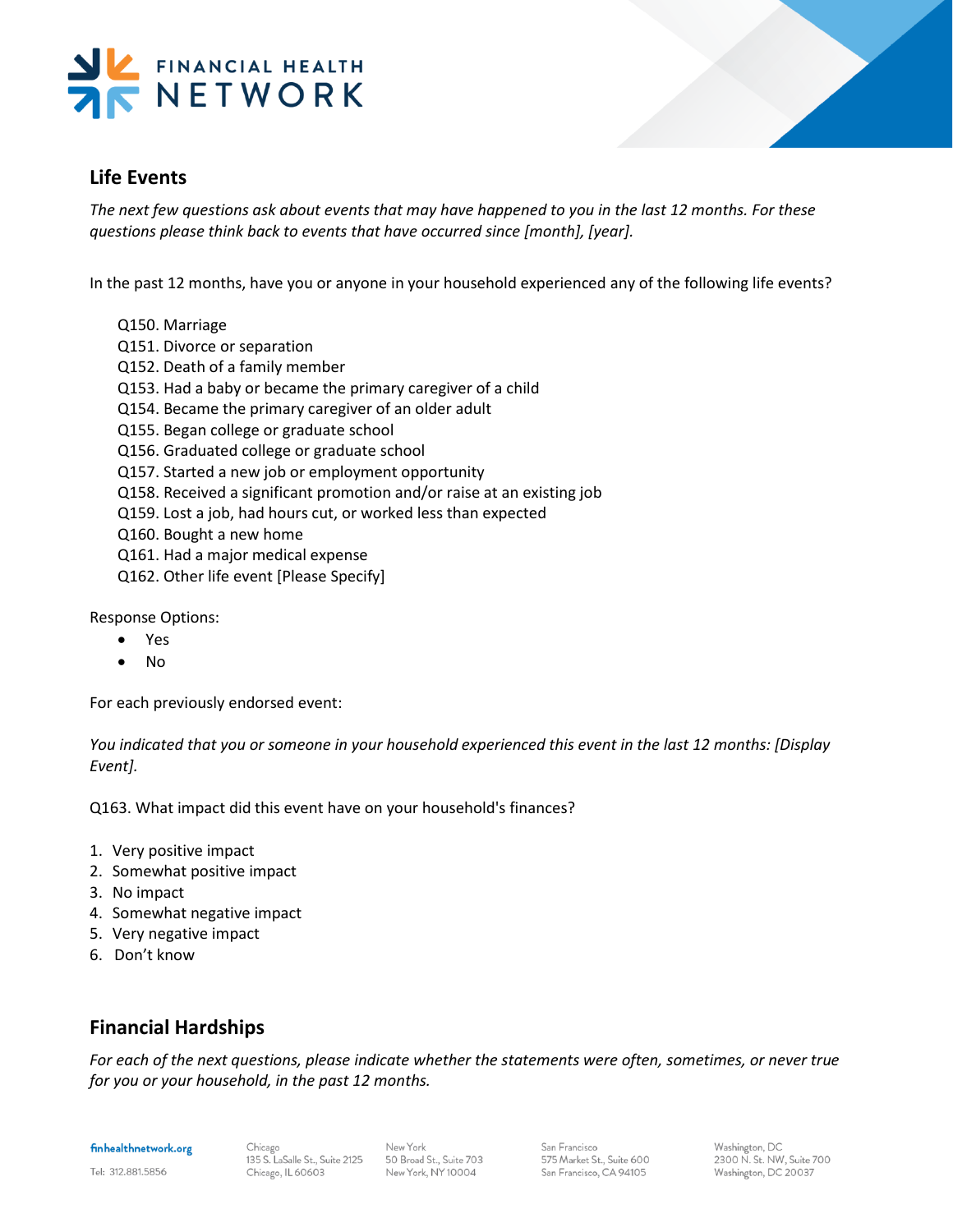

Q019. In the past 12 months, I worried whether our food would run out before I got money to buy more.

- 1. Often
- 2. Sometimes
- 3. Rarely
- 4. Never

Q020. In the past 12 months, we had trouble paying our rent or mortgage.

- 1. Often
- 2. Sometimes
- 3. Rarely
- 4. Never

Q021. In the past 12 months, I or someone in my household did not get healthcare we needed because we couldn't afford it.

- 1. Often
- 2. Sometimes
- 3. Rarely
- 4. Never

Q022. In the past 12 months, I or someone in my household stopped taking a medication or took less than directed due to the costs.

- 1. Often
- 2. Sometimes
- 3. Rarely
- 4. Never

# **Income and Benefits**

*The next questions ask about your total household income. For each of these questions, please think about your own income combined with the incomes of any other members of your household.* 

Q023. Taking into account all sources of income for everyone in your household, what was your total household income over the last 12 months?

Please consider all sources of income, including:

- wages, tips, bonuses
- income from self-employment
- income from investments or retirement savings
- payments from government benefits (including unemployment and Social Security benefits),
- and settlements such as alimony and child support.

[numerical input, allow only integers >= 0]

finhealthnetwork.org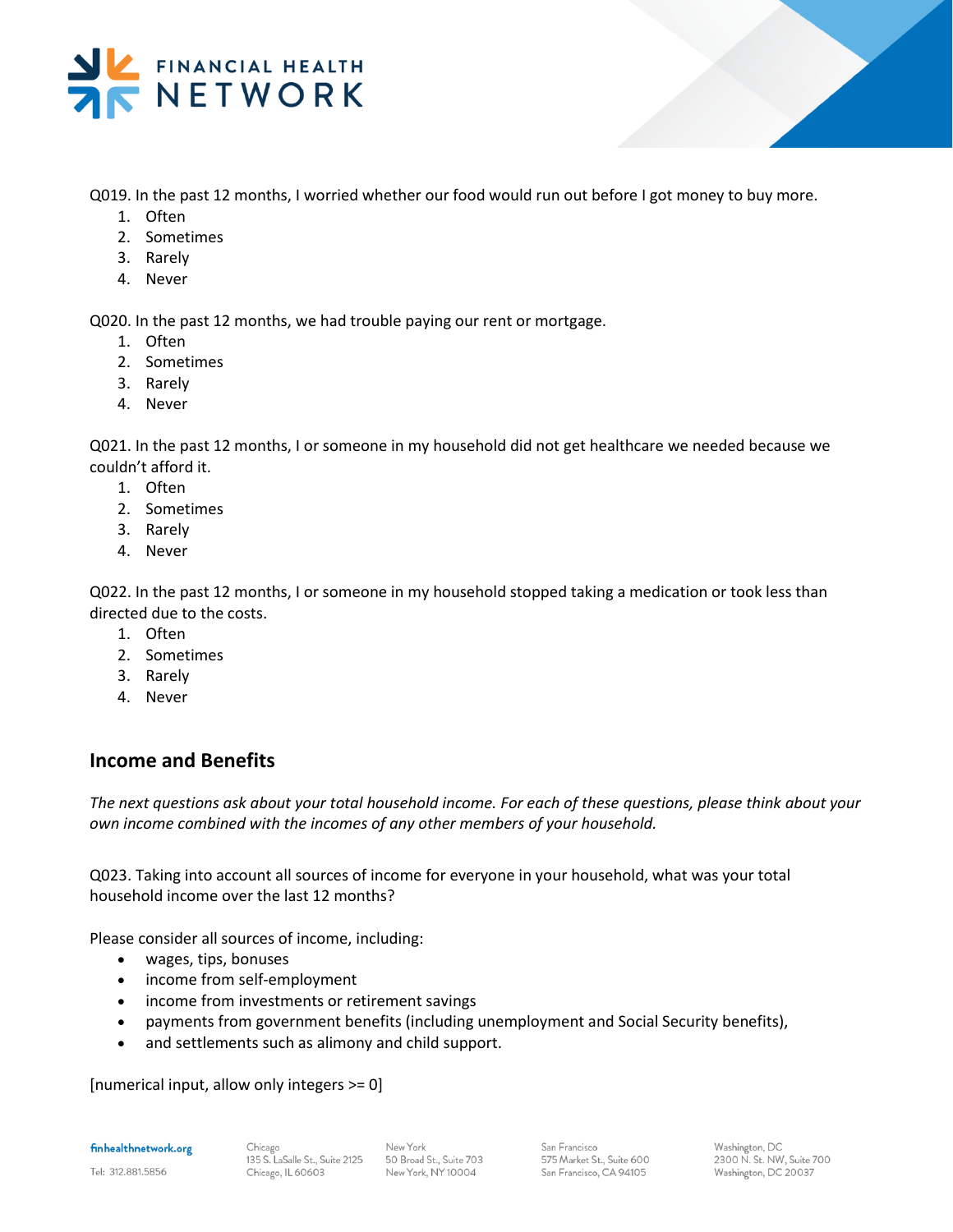

Q164. In the last 12 months, approximately what portion of your total household income was paid in cash (not via direct deposit or check)?

- 1. All
- 2. Most
- 3. About half
- 4. Some
- 5. None
- 6. Don't Know

In the last 12 months, did you or anyone in your household receive any of the following government benefits?

|       |                                                                                | Yes | <b>No</b> | Don't |
|-------|--------------------------------------------------------------------------------|-----|-----------|-------|
|       |                                                                                |     |           | know  |
| Q027  | Medicaid                                                                       |     |           |       |
| Q027A | Medicare                                                                       |     |           |       |
| Q027B | Social Security                                                                |     |           |       |
| Q028  | Supplemental Security Income (SSI) Benefits                                    |     |           |       |
| Q029  | Social Security Disability Insurance (SSDI)                                    |     |           |       |
| Q032  | Supplemental Nutrition Assistance Program (SNAP or food stamps)                |     |           |       |
| Q035  | Other government benefits not listed here (such as WIC, TANF, CHIP, or Section |     |           |       |
|       | 8 (Please Specify)                                                             |     |           |       |

Q024. In the last 12 months, how often were you able to easily predict your household's income for the following month?

- 1. Every month
- 2. Most months
- 3. About half the time
- 4. A few months
- 5. I was never able to easily predict my next month's income over the last 12 months

Q025. In the last 12 months, which of the following statements best describes how your household's income varied from month to month, if at all?

My household's income:

- 1. Was roughly the same each month
- 2. Occasionally varied from month to month
- 3. Varied quite often from month to month

## $[$ if Q025 = 2 or 3 $]$

Q026. Which of the following, if any, contributed to why your household's income varied over the last 12 months? Please select all that apply, and if none of the listed apply, please write in your own answer below.

- 1. Variable income from bonuses
- 2. Variable income from commission, tips, consulting, gig work, side jobs, odd jobs, etc.
- 3. Seasonal employment that began or ended in the last 12 months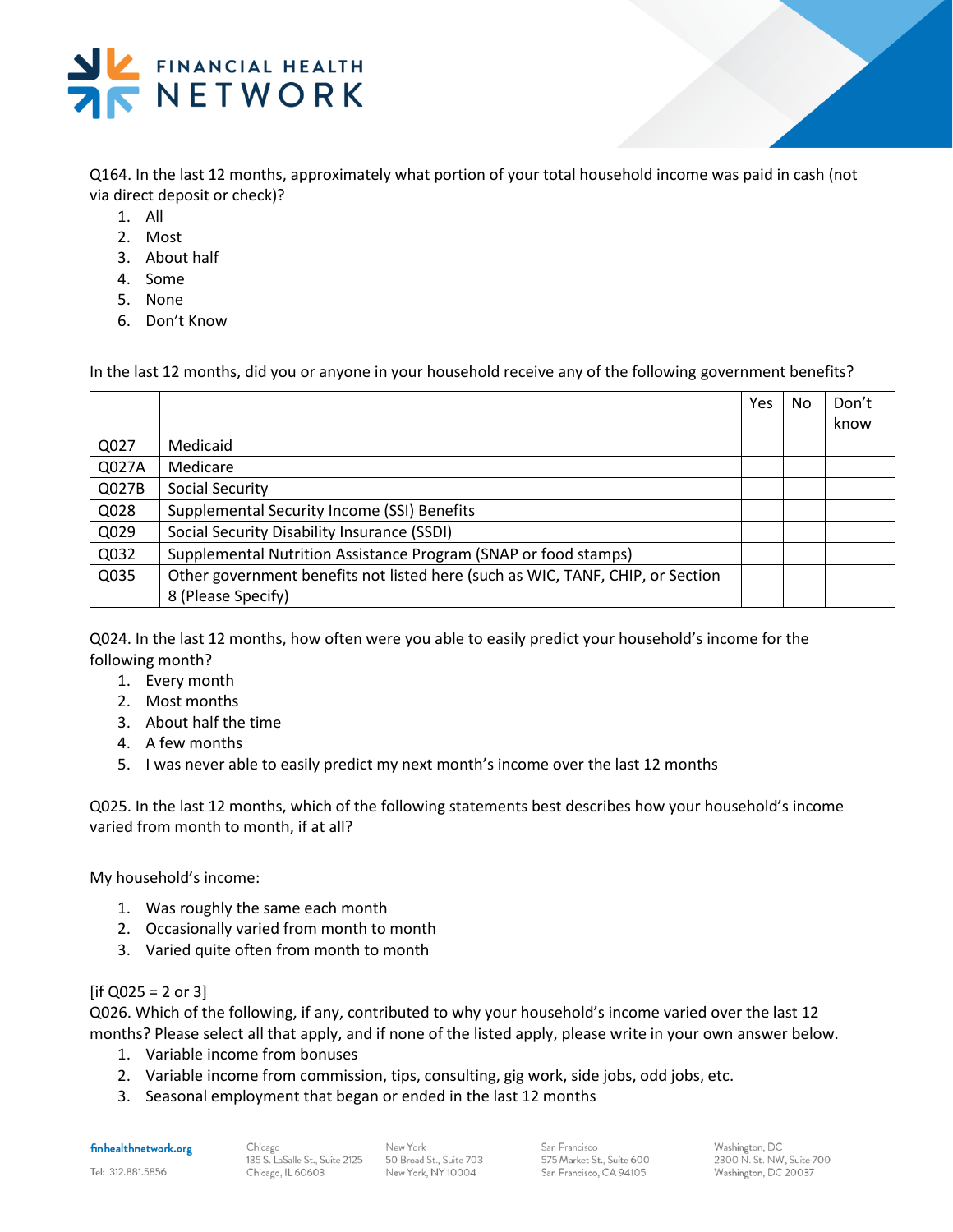

- 4. Seasonal variation in sales or contracts
- 5. Wages were garnished (i.e. withheld by your employer to pay some of your debts), or a garnish was lifted
- 6. Irregular work schedule or overtime work
- 7. Periods where you or household members were unemployed or on unpaid leave
- 8. Payouts from investment income
- 9. Received a promotion or salary increase
- 10. Started a new job
- 11. Some other reason (Please Specify)

## **Spending and Expenses**

*The next questions ask about your total household spending over the last 12 months. For each of these questions, please think about your personal spending, as well as how much other members of your household may have spent.* 

Q036. [Indicator 1] Which of the following statements best describes how your household's total spending compared to total income, over the last 12 months?

- 1. Spending was much less than income
- 2. Spending was a little less than income
- 3. Spending was about equal to income
- 4. Spending was a little more than income
- 5. Spending was much more than income

## $[If Q036 = 4 or 5]$

Q037. Which of the following come closest to the reason that your household's spending exceeded its income in the last 12 months?

- 1. Our income was unusually low
- 2. Our spending was unusually high
- 3. Our income was unusually low and our spending was unusually high
- 4. Our spending usually or always exceeds our income
- 5. Don't know
- 6. Other (please specify)

Q039. [Indicator 2] Which of the following statements best describes how your household has paid its bills over the last 12 months?

My household has been financially able to:

- 1. Pay all of our bills on time
- 2. Pay nearly all of our bills on time
- 3. Pay most of our bills on time
- 4. Pay some of our bills on time
- 5. Pay very few of our bills on time

finhealthnetwork.org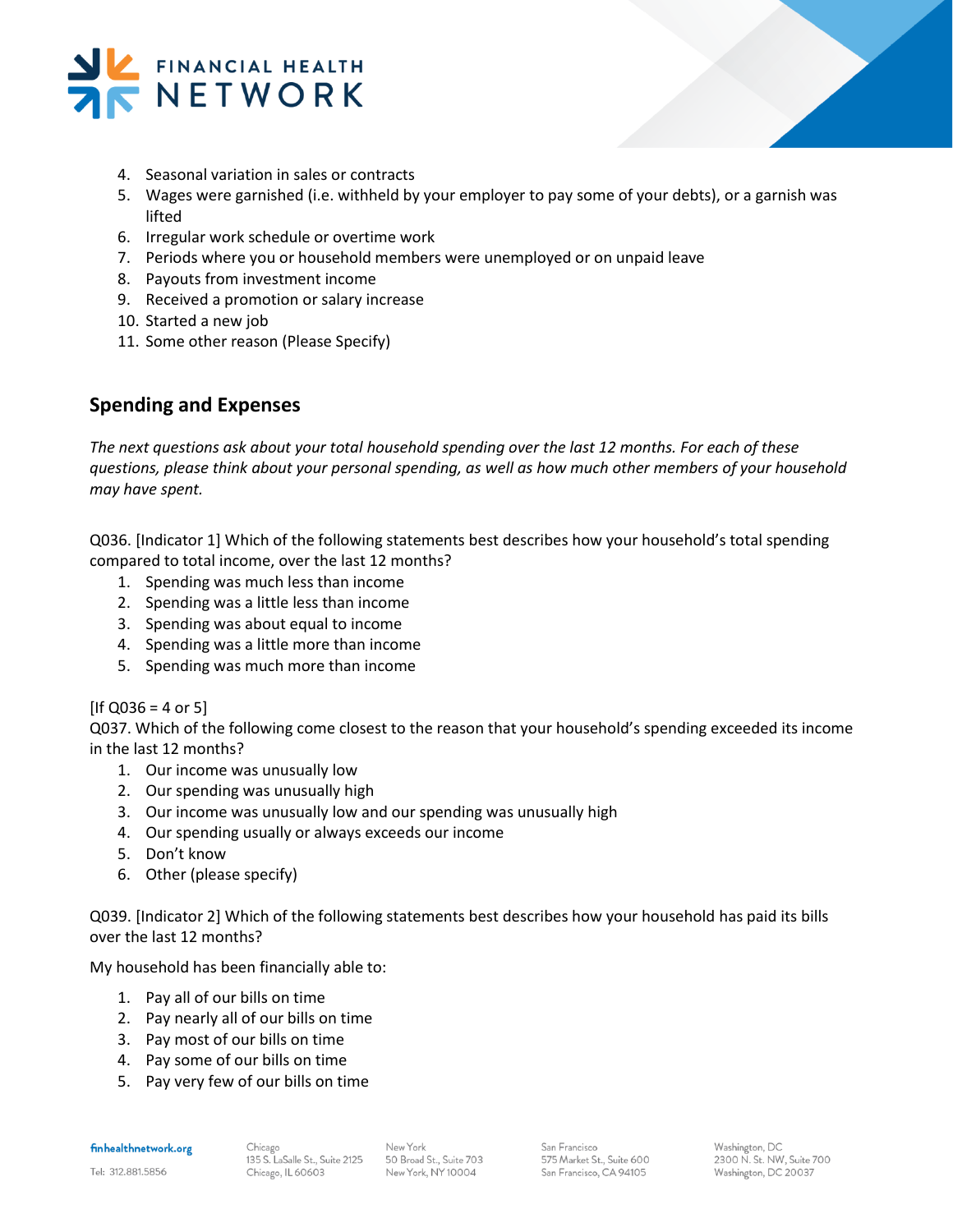# FINANCIAL HEALTH NETWORK

*Additional explanatory information is available for some questions in this survey. When you see highlighted text, click the text to see the additional information.*

In the previous month, approximately how much did you and your household spend in the following categories? Just your best guess will do.

[Text in brackets presented as hover-over text, "Don't know" option included for each category]

Q165. Food [groceries, food, beverages, dining and/or drinking out]

Q166. Housing [mortgage, rent, property taxes, dues, homeowners or renters insurance, home repair, home maintenance, housekeeping, gardening materials and services]

Q167. Utilities [electricity, water, heating fuel for home, telephone, cable, internet]

Q168. Transportation [car payments (interest and principal), vehicle insurance, vehicle maintenance, gasoline, public transportation costs, other transportation]

- Q169. Education [tuition, room and board, books, supplies]
- Q170. Healthcare [health care services, health insurance, prescriptions, other medical care]
- Q171. Childcare [toys, gear, equipment, daycare, babysitting, sports/activity fees]

Q043. Suppose now that you have an emergency expense that costs \$400. Based on your current financial situation, how would you pay for this expense? If you would use more than one method, please select all that apply.

- 1. Put it on my credit card and pay it off in full at the next statement
- 2. Put it on my credit card and pay it off over time
- 3. With the money currently in my checking/savings account or with cash
- 4. Using money from a bank loan or line of credit
- 5. By borrowing from a friend or family member
- 6. Using a payday loan, deposit advance, or overdraft
- 7. By selling something
- 8. I wouldn't be able to pay for the expense right now
- 9. Other (please specify)

# **Savings and Assets**

*The next questions ask about your household's savings, retirement funds, and investments.* 

Q044. [Indicator 3] At your current level of spending, how long could you and your household afford to cover expenses, if you had to live only off the money you have readily available, without withdrawing money from retirement accounts or borrowing?

- 1. 6 months or more
- 2. 3-5 months
- 3. 1-2 months
- 4. 1-3 weeks
- 5. Less than 1 week

#### finhealthnetwork.org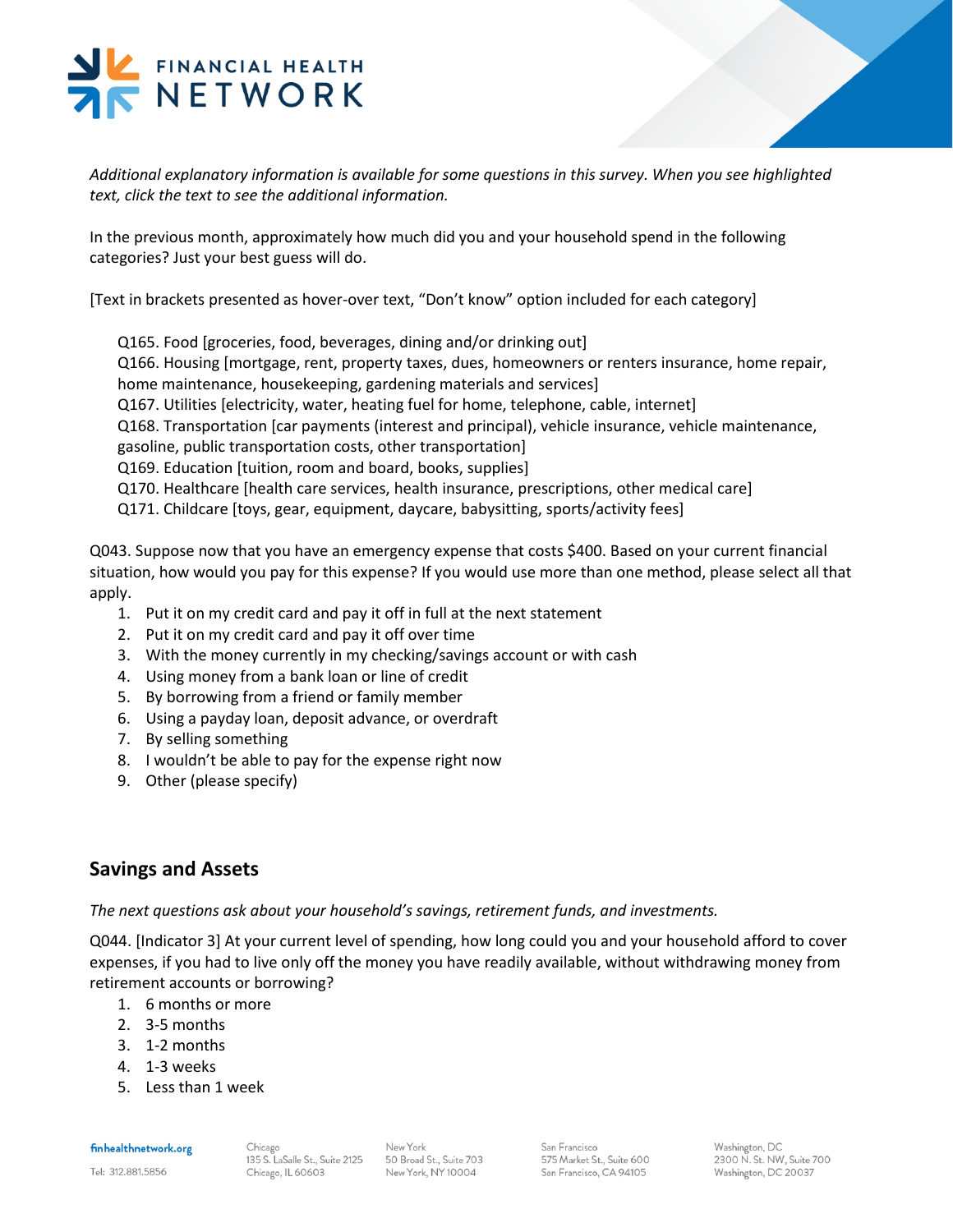

Q045. [Indicator 4] Thinking about your household's longer term financial goals such as saving for a vacation, starting a business, buying or paying off a home, saving up for education, putting money away for retirement, or making retirement funds last… How confident are you that your household is currently doing what is needed to meet your longer-term goals?

- 1. Very confident
- 2. Moderately confident
- 3. Somewhat confident
- 4. Slightly confident
- 5. Not at all confident

Do you or anyone in your household have any of the following financial assets or accounts?

|      |                                                                                | Yes | No. | Don't |
|------|--------------------------------------------------------------------------------|-----|-----|-------|
|      |                                                                                |     |     | know  |
| Q046 | Checking account                                                               |     |     |       |
| Q047 | Savings account                                                                |     |     |       |
| Q173 | Prepaid card [A prepaid card is a card that you use to access money that you   |     |     |       |
|      | load onto it in advance. A prepaid card is different from a debit card or gift |     |     |       |
|      | card because it is not tied to a bank account and can be spent at many         |     |     |       |
|      | locations.                                                                     |     |     |       |
| Q048 | Employer-provided retirement account (such as a 401k, 403(b) or Thrift         |     |     |       |
|      | Savings Plan (TSP), etc.)                                                      |     |     |       |
| Q050 | Employer-provided traditional pension or cash balance plan                     |     |     |       |
| Q049 | Individual retirement account not provided by an employer (such as an IRA,     |     |     |       |
|      | Keogh, SEP, or any other retirement fund)                                      |     |     |       |
| Q051 | Other personal savings or investments (such as mutual funds, money market      |     |     |       |
|      | accounts, stocks, certificates of deposit, or annuities, etc.)                 |     |     |       |
|      |                                                                                |     |     |       |
| Q052 | Savings in cash                                                                |     |     |       |
| Q053 | Other financial assets or accounts (Please do not include real estate or       |     |     |       |
|      | housing) (Please Specify)                                                      |     |     |       |

For each of the following financial assets or accounts, please estimate the current value of that account. Just your best guess will do.

|                                                                                                     | Current                                   |
|-----------------------------------------------------------------------------------------------------|-------------------------------------------|
|                                                                                                     | Value                                     |
| Checking account                                                                                    |                                           |
| Savings account                                                                                     |                                           |
| Prepaid card                                                                                        |                                           |
| Employer-provided retirement account (such as a 401k, 403(b) or Thrift<br>Savings Plan (TSP), etc.) |                                           |
| Individual retirement account not provided by an employer (such as an IRA,                          |                                           |
|                                                                                                     | Keogh, SEP, or any other retirement fund) |

finhealthnetwork.org

Tel: 312.881.5856

Washington, DC 2300 N. St. NW, Suite 700 Washington, DC 20037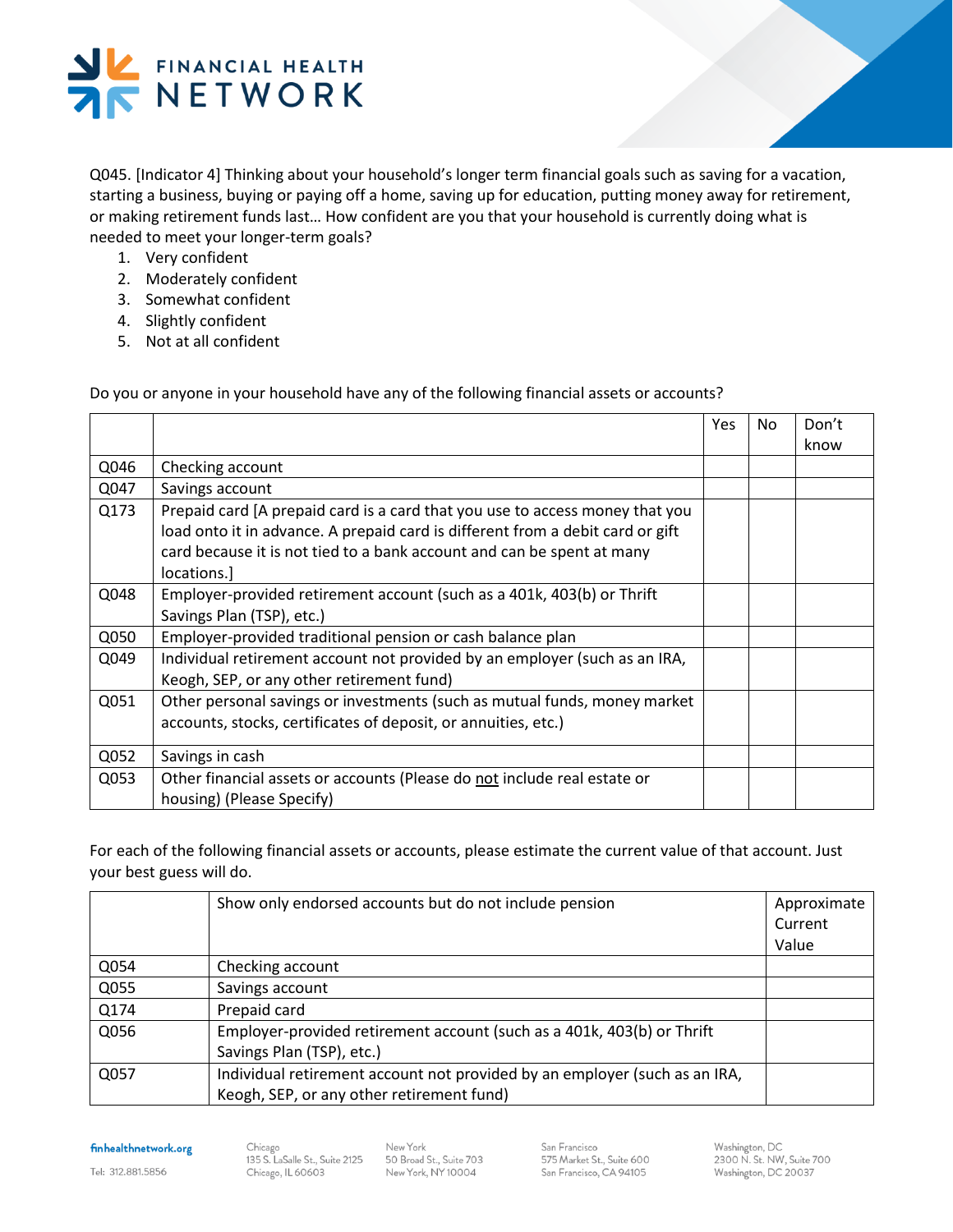

| Q058 | Other personal savings or investments (such as mutual funds, money market<br>accounts, stocks, certificates of deposit, or annuities, etc.) |  |
|------|---------------------------------------------------------------------------------------------------------------------------------------------|--|
| Q059 | Savings in cash                                                                                                                             |  |
| Q060 | show value of other specify if $q053 = yes$                                                                                                 |  |

Please indicate if you or anyone in your household is currently saving in any of your financial assets or accounts. If so, are you saving regularly (for example, monthly or from each paycheck) or irregularly (adding savings whenever you can), or not at all?

Please remember to include automatic savings, contributions that are taken out of your paycheck by your employer, and automatic transfers to investment accounts.

|      |                                                       | Saving<br>regularly | Saving<br>whenever<br>possible | <b>Not</b><br>currently<br>saving |
|------|-------------------------------------------------------|---------------------|--------------------------------|-----------------------------------|
| Q061 | Checking account                                      |                     |                                |                                   |
|      |                                                       |                     |                                |                                   |
| Q062 | Savings account                                       |                     |                                |                                   |
| Q063 | Employer-provided retirement account (such as a 401k, |                     |                                |                                   |
|      | 403(b) or Thrift Savings Plan (TSP), etc.)            |                     |                                |                                   |
| Q064 | Individual retirement account not provided by an      |                     |                                |                                   |
|      | employer (such as an IRA, Keogh, SEP, or any other    |                     |                                |                                   |
|      | retirement fund)                                      |                     |                                |                                   |
| Q066 | Other personal savings or investments (such as mutual |                     |                                |                                   |
|      | funds, money market accounts, stocks, certificates of |                     |                                |                                   |
|      | deposit, or annuities, etc.)                          |                     |                                |                                   |
|      |                                                       |                     |                                |                                   |
| Q067 | Savings in cash                                       |                     |                                |                                   |
| Q068 | display value of open end if $q60 = yes$              |                     |                                |                                   |

In the past 12 months, did you or anyone in your household do any of the following activities at **some place other than a bank or credit union**?

|      |                                                                                                              | Yes | No. | Don't know |
|------|--------------------------------------------------------------------------------------------------------------|-----|-----|------------|
| Q070 | Purchased a money order (at a location that was not a bank<br>or credit union)                               |     |     |            |
| Q071 | Cashed a check using a check-cashing service (at a location<br>that was not a bank or credit union)          |     |     |            |
| Q072 | Sent money to friends or family living outside the US (at a<br>location that was not a bank or credit union) |     |     |            |
| Q073 | Took out a payday loan or received a payday advance                                                          |     |     |            |
| Q074 | Used a pawn shop loan                                                                                        |     |     |            |
| Q075 | Used rent-to-own services                                                                                    |     |     |            |
| Q076 | Took out a tax refund anticipation loan                                                                      |     |     |            |

finhealthnetwork.org

 $Chicago$ 135 S. LaSalle St., Suite 2125 Chicago, IL 60603

New York 50 Broad St., Suite 703 New York, NY 10004

San Francisco 575 Market St., Suite 600 San Francisco, CA 94105

Washington, DC<br>2300 N. St. NW, Suite 700 Washington, DC 20037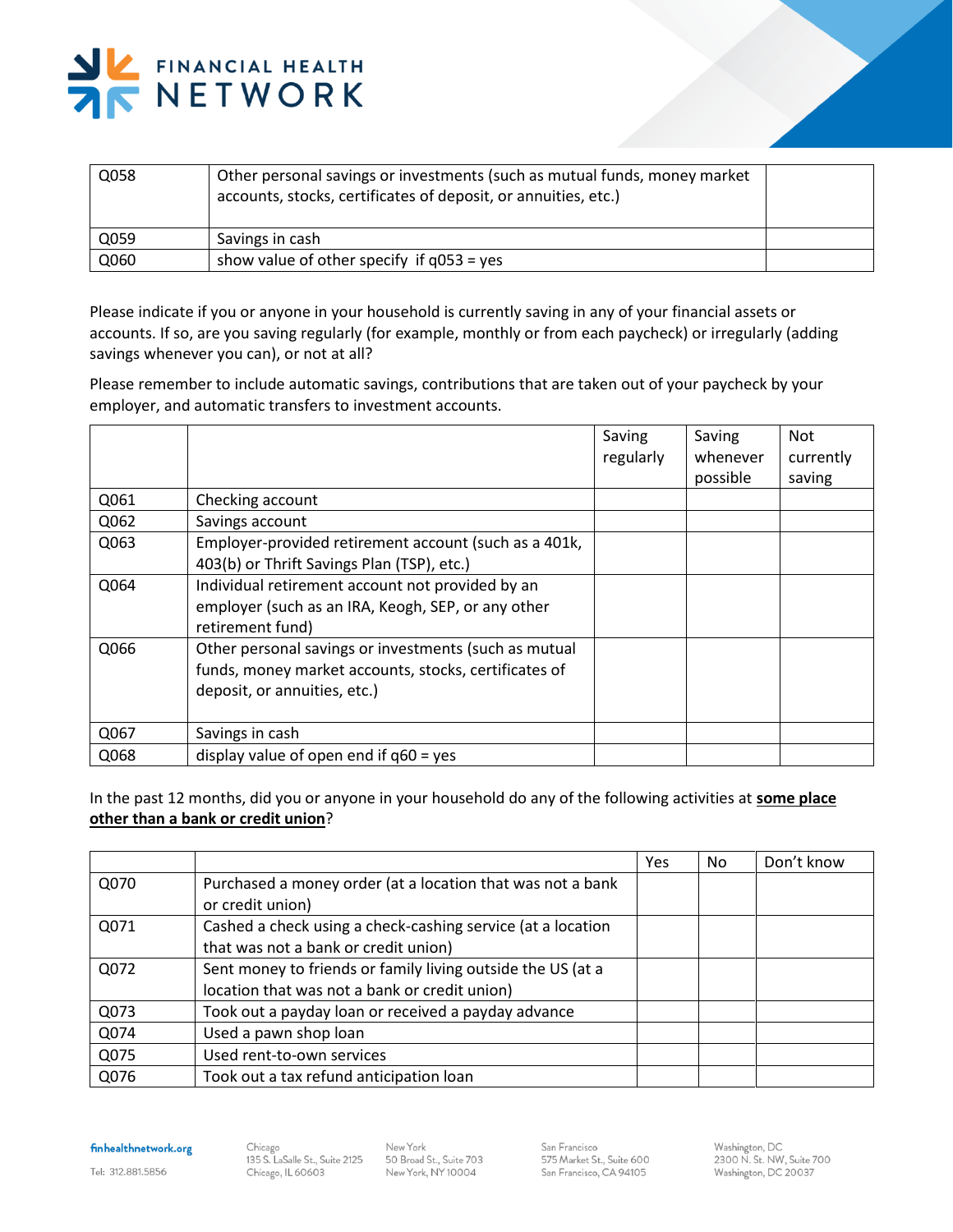



# **Borrowing and Debts**

*The next questions ask about your household's credit and debts.*

Q004. [Indicator 6] How would you rate your credit score? Your credit score is a number that tells lenders how risky or safe you are as a borrower.

- 1. Excellent
- 2. Very Good
- 3. Good
- 4. Fair
- 5. Poor
- 6. Don't know

Q176. Do you currently have one or more credit cards?

- 1. Yes
- 2. No
- 3. Don't Know

Q077. [Indicator 5] Now thinking about all of your household's current debts, including mortgages, bank loans, student loans, money owed to people, medical debt, past-due bills, and credit card balances that are carried over from prior months …

As of today, which of the following statements describes how manageable your household debt is?

- 1. Have a manageable amount of debt
- 2. Have a bit more debt than is manageable
- 3. Have far more debt than is manageable
- 4. Do not have any debt

[Ask if Q077 < 4 or missing]

## Which of the following types of debt, if any, do you or anyone in your household currently have?

|      |                                                                                | Yes | No. | Don't |
|------|--------------------------------------------------------------------------------|-----|-----|-------|
|      |                                                                                |     |     | know  |
| Q078 | Auto loans                                                                     |     |     |       |
| Q079 | Student loans                                                                  |     |     |       |
| Q080 | Small business loans                                                           |     |     |       |
| Q081 | Mortgages                                                                      |     |     |       |
| Q175 | Home equity line of credit                                                     |     |     |       |
| Q082 | Past-due medical bills                                                         |     |     |       |
| Q083 | Outstanding credit card balances carried over from previous months             |     |     |       |
| Q084 | Other debts or loans not listed (such as payday loans, auto title loans, other |     |     |       |
|      | past due bills, and money borrowed from family or friends)                     |     |     |       |

finhealthnetwork.org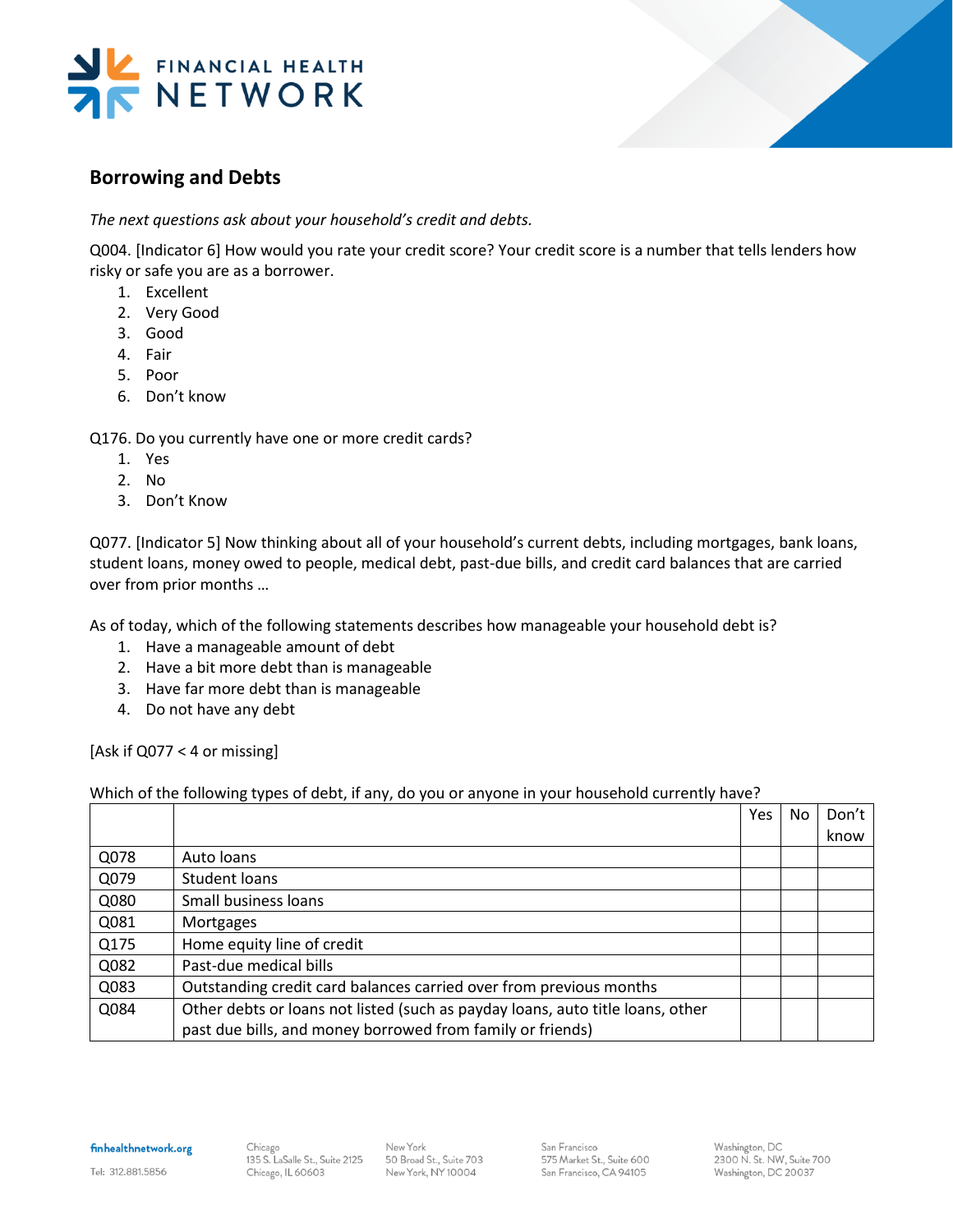



[Ask if Q077 < 4 or missing]

For each of the following types of debt, please estimate the amount your household currently owes. If you aren't sure, your best guess will do.

|      |                                                                    | The approximate  |
|------|--------------------------------------------------------------------|------------------|
|      |                                                                    | total amount you |
|      |                                                                    | owe on this debt |
| Q086 | Auto loans                                                         |                  |
| Q087 | Student loans                                                      |                  |
| Q088 | Small business loans                                               |                  |
| Q089 | Mortgages                                                          |                  |
| Q177 | Home equity line of credit                                         |                  |
| Q090 | Past-due medical bills                                             |                  |
| Q091 | Outstanding credit card balances carried over from previous months |                  |
| Q093 | Display value of "Other" open end here                             |                  |

## [Ask if Q077 < 4 or missing]

For each of the following activities, please indicate whether or not your household's debt has delayed or prevented you, or anyone else in your household, from doing that activity, over the last 12 months.

|      | In the last 12 months, did your household's debt                | <b>Yes</b> | No. | Don't know |
|------|-----------------------------------------------------------------|------------|-----|------------|
| Q094 | Delay or prevent starting a business?                           |            |     |            |
| Q095 | Delay or prevent moving from your current residence?            |            |     |            |
| Q096 | Delay or prevent going to school?                               |            |     |            |
| Q097 | Delay or prevent starting a family?                             |            |     |            |
| Q098 | Delay or prevent purchasing a home?                             |            |     |            |
| Q099 | Delay or prevent purchasing a car?                              |            |     |            |
| Q100 | Delay or prevent saving for retirement?                         |            |     |            |
| Q101 | Delay or prevent retiring from work?                            |            |     |            |
| Q102 | Delay or prevent changing jobs?                                 |            |     |            |
| Q103 | Delay or prevent receiving medical treatment (including filling |            |     |            |
|      | prescriptions)?                                                 |            |     |            |

[Ask If have debt other than mortgage (if any of Q078-Q080 or Q082-Q085 = Yes)]

Q104. For this question, please think about how long it might take to pay off your current level of household debt, excluding mortgages. Do not consider future debt, just the non-mortgage debt you have right now.

Excluding any mortgages, and assuming you do not take on any more debt, how long do you think it would take your household to pay off its current debts? If you aren't sure, your best guess will do.

- 1. Less than 1 year
- 2. 1 to 5 years
- 3. 6 to 10 years
- 4. 11 to 20 years
- 5. 21 to 30 years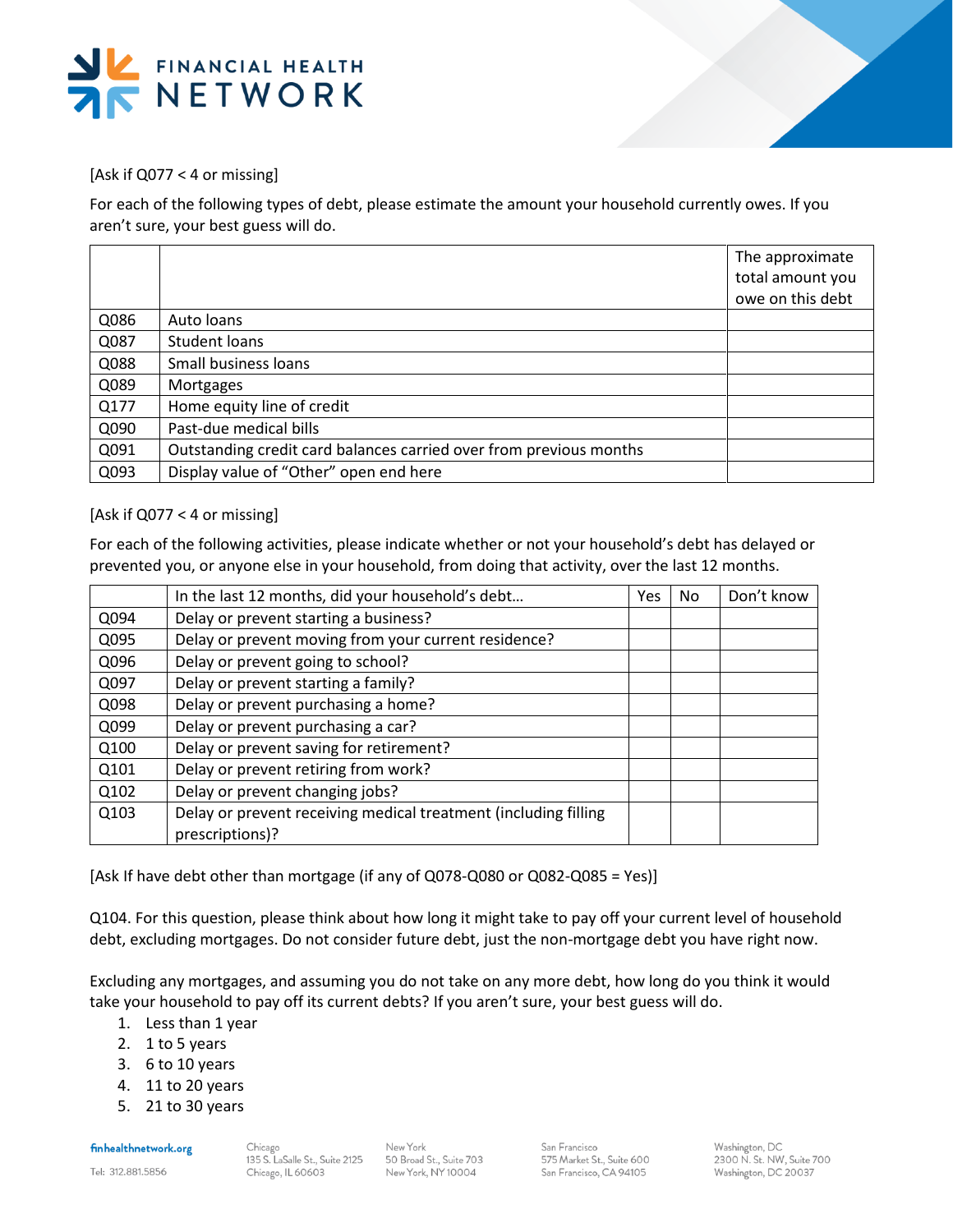



- 6. More than 30 years
- 7. We will never pay off our debts
- 8. Don't know

## **Insurance**

*The next few questions ask about the different types of insurance that you and your household might have.* 

Q106. Does your household have car insurance on all your automobiles?

- 1. Yes
- 2. No
- 3. Don't Know
- 4. Not applicable (we don't own a car)

[ask if housing type = "own"]

Q107. Is your household currently covered by homeowner's insurance?

- 1. Yes
- 2. No
- 3. Don't Know

[ask if housing type = "rent"]

Q108. Is your household currently covered by renter's insurance?

- 1. Yes
- 2. No
- 3. Don't Know

Q109. Do you currently have life insurance?

- 1. Yes
- 2. No
- 3. Don't Know

Q110. Do you currently have short-term or long-term disability insurance?

- 1. Yes
- 2. No
- 3. Don't Know

Q111. Do you currently have health insurance (including employer-paid, private, Medicare/Medicaid, Military, Veterans, Indian Health Service, or any other type of medical coverage)?

- 1. Yes
- 2. No
- 3. Don't Know

[ask if any of the insurance questions = yes]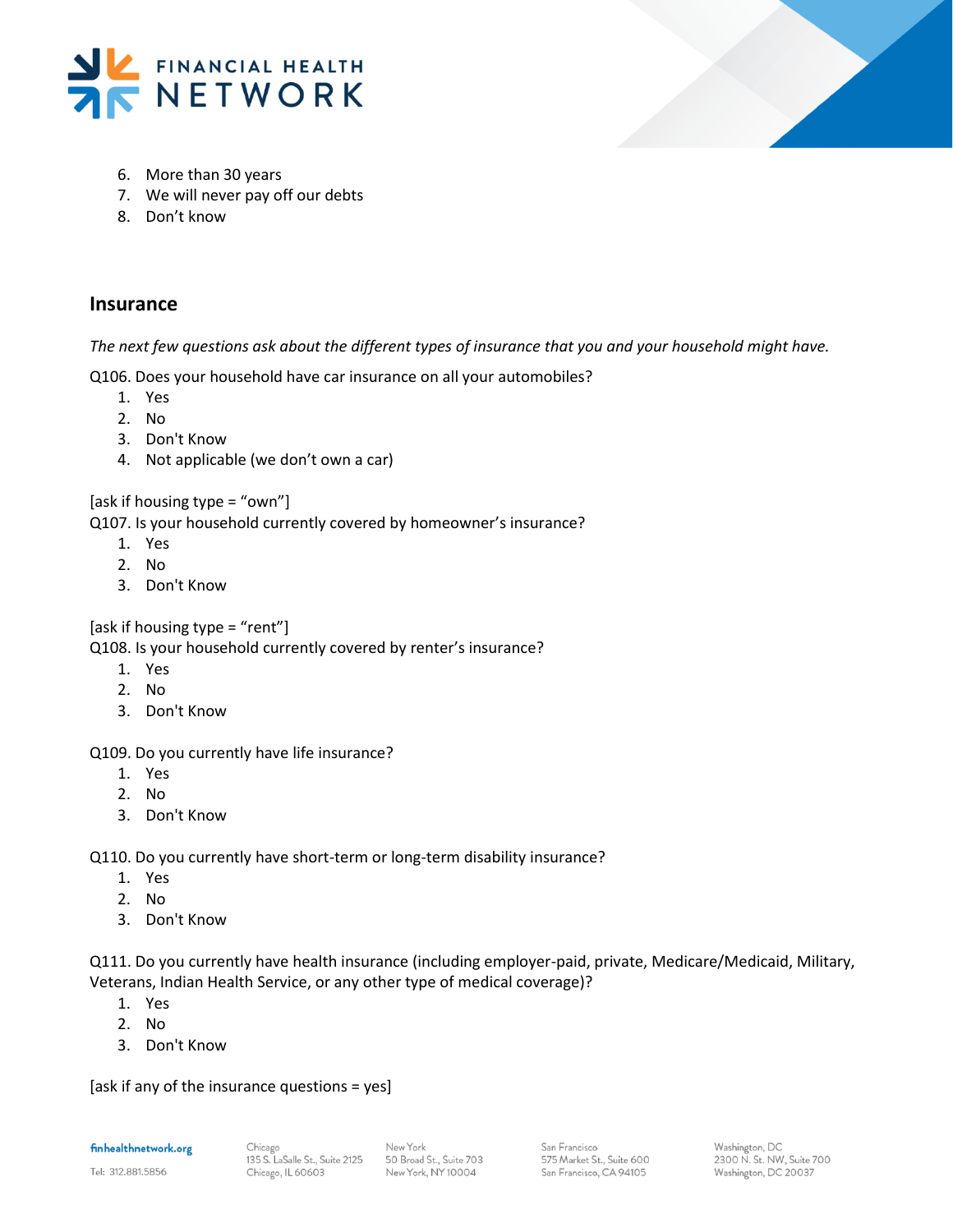

Q112. [Indicator 7] Thinking about all of the types of personal and household insurance you and others in your household have, how confident are you that those insurance policies will provide enough support in case of an emergency?

- 1. Very confident
- 2. Moderately confident
- 3. Somewhat confident
- 4. Slightly confident
- 5. Not at all confident

# **Planning and Financial Behaviors**

*The next question asks about the extent to which your household plans ahead financially, that is, to cover upcoming expenses, or to save up for long-term goals or to cover emergencies.* 

Q113. [Indicator 8] To what extent do you agree or disagree with the following statement: "My household plans ahead financially."

- 1. Agree strongly
- 2. Agree somewhat
- 3. Neither agree nor disagree
- 4. Disagree somewhat
- 5. Disagree strongly

*The next questions ask about various financial activities that you or may not have done in the last 12 months. For each of the following questions, please indicate whether you have done the activity in the past 12 months.*

Q178. In the past 12 months, have you used internet banking? [Using the internet to access your bank or credit union account. This can be done by accessing your bank's web page through the browser on your phone, tablet, or computer.]

- 1. Yes
- 2. No
- 3. Don't know

Q179. In the past 12 months, have you used mobile banking? [Using a mobile phone to access your bank or credit union account. This can be done either by accessing your bank's web page through the web browser on your mobile phone, via text messaging, or by using an application downloaded to your mobile phone.]

- 1. Yes
- 2. No
- 3. Don't know

Q180. In the last 12 months, have you used a personal financial management (PFM) tool to categorize and track your spending?

- 1. Yes
- 2. No
- 3. Don't know

finhealthnetwork.org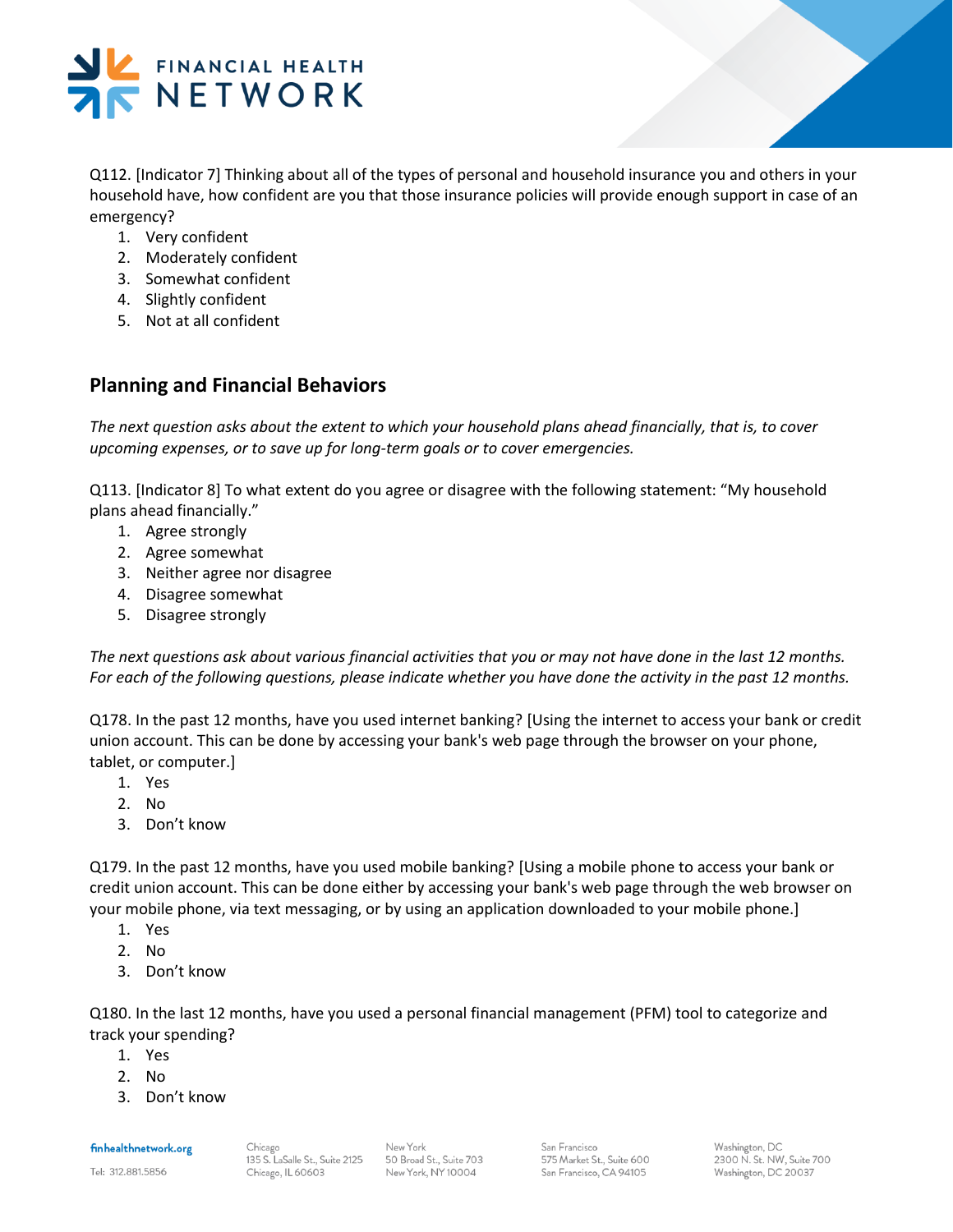

## Only ask if Q46 and Q47 = yes

Q181. In the past 12 months, have you used automatic transfers to transfer money from a checking account to a savings or investment account?

- 1. Yes
- 2. No
- 3. Don't know

Q183. In the past 12 months, have you used automatic transfers to transfer money directly from a paycheck to a 401k, IRA, or other retirement account?

- 1. Yes
- 2. No
- 3. Don't know

Only ask if  $Q48$  and  $Q49$  = yes

Q182. In the past 12 months, have you taken a loan from any of your retirement accounts?

- 1. Yes
- 2. No
- 3. Don't Know

Q184. In the past 12 months, have you checked your credit score or credit report?

- 1. Yes
- 2. No
- 3. Don't know

In the past 12 months, have you done any of the following financial activities?

- Q185. Opened a new checking account
- Q186. Opened a new savings account
- Q187. Opened a new credit card
- Q188. Opened a new personal loan or line of credit (not including a mortgage)

Response options:

- 1. Yes
- 2. No

*For the next few questions, please indicate how often, if ever, you have done each activity in the last 12 months.* 

 $[If Q176 = yes]$ 

Q189. In the past 12 months, how often did you carry a balance on one or more of your credit cards and pay interest on that balance?

- 1. Never I pay off the balance(s) every month
- 2. 1 2 months
- 3. 3 4 months
- 4. More than 5 months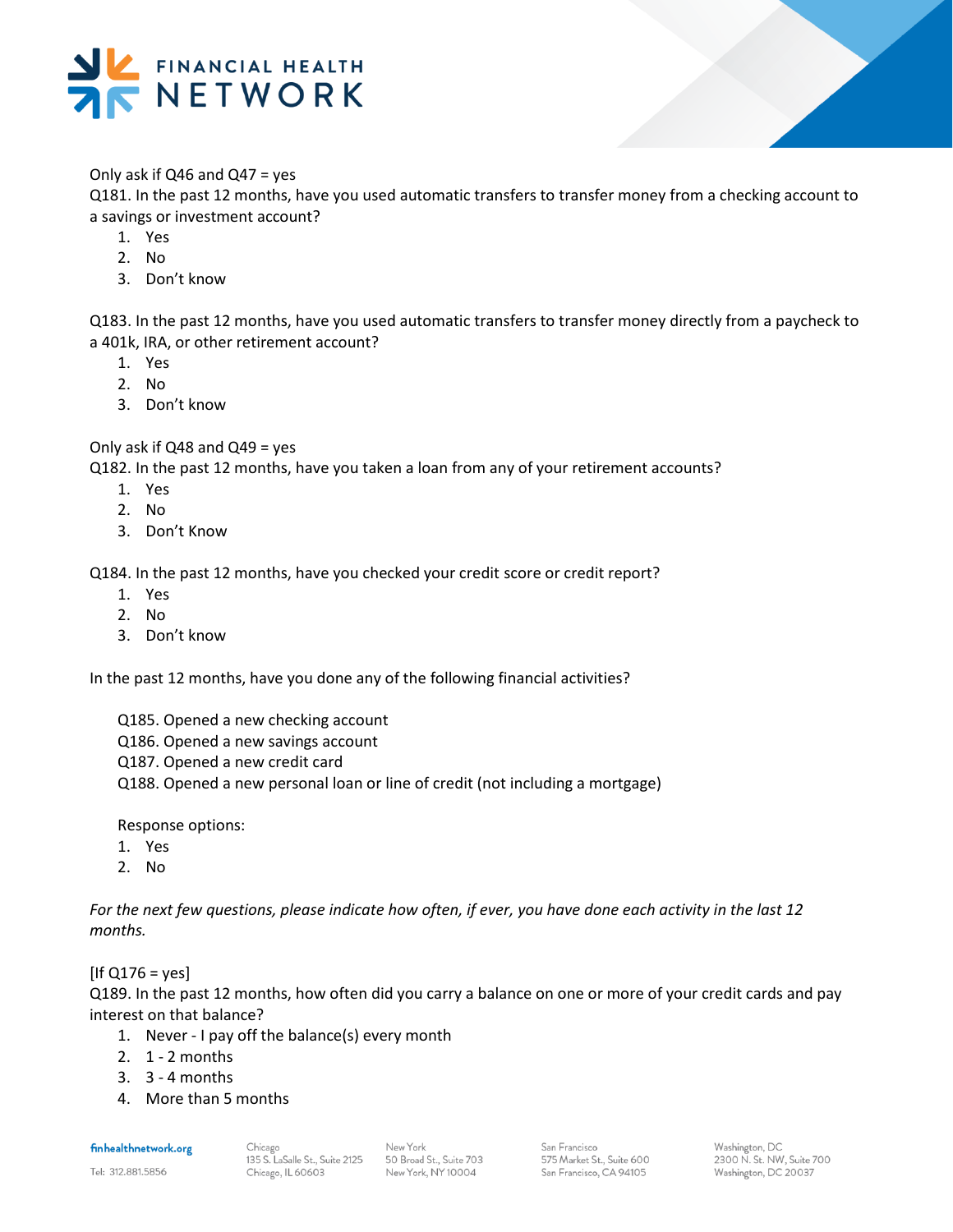



5. Don't know

Q190. In the last 12 months, how often, if ever, did you overdraw your checking account?

- 1. Never
- 2. 1 2 times
- 3. 3 4 times
- 4. More than 5 times
- 5. Don't know

*For the next few questions, please indicate whether you have ever done the following activity, or whether you are currently doing it now.* 

Q191. Have you ever attempted to calculate how much you need to save for retirement?

- 1. Yes
- 2. No
- 3. Don't know

Q192. Have you ever talked with a professional expert to get financial advice?

- 1. Yes
- 2. No
- 3. Don't know

Q194. Are you currently setting aside money for an emergency?

- 1. Yes
- 2. No
- 3. Don't know

Q195. Are you currently saving in a health savings account (HSA) or flexible spending account (FSA)? [An HSA is a savings plan that reduces an employee's income tax liability and lets them pay for medically-related expenses. An FSA is an account that allows employees to set aside pretax income for routine medical expenses.]

- 1. Yes
- 2. No, I have access to an HSA or FSA, but I'm not currently saving in it
- 3. No, I do not have access to an HSA or FSA
- 4. Don't know

# **Employment and Gig Economy**

*The following questions ask about your job. If you have more than one job, please think about the main job that you have had in the last 30 days.* 

Q120. In the main job that you had in the past 30 days did you:

1. Work full-time for someone else

finhealthnetwork.org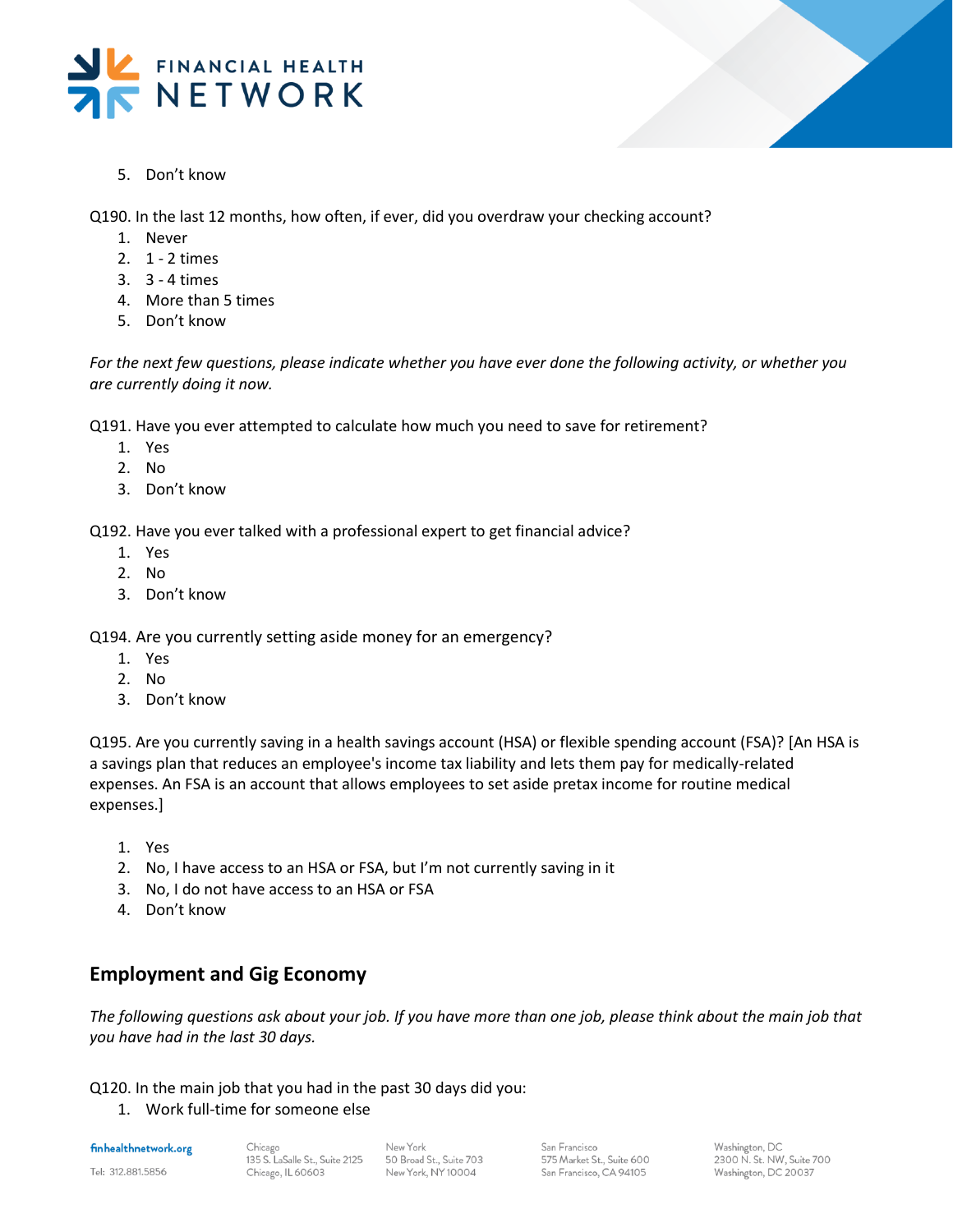



- 2. Work part-time for someone else
- 3. Work for yourself (self-employed) or as a sole-proprietor
- 4. Work as a partner in a partnership (e.g. partner in law firm, medical practice)
- 5. Work as a consultant or contractor
- 6. Other (Please Specify)

*Some people earn money from independent, short-term, task-based, or temporary work. Please indicate whether you have engaged in the following types of work in the last month.*

Q200. In the last month, I worked as an independent contractor, an independent consultant, or freelance worker. [Roll-over text: these situations generally describe someone who has to find customers either online or in person to provide a product or service.]

- 1. Yes
- 2. No
- 3. Don't Know

Q201. In the last month, I completed one-off tasks online or in-person that I found through companies that advertise through an app or website. [Roll-over text: These tasks could include jobs done entirely online where the companies coordinate payment for the work. Or they could include tasks done in-person like using your own car to drive people from one place to another, delivering groceries or other goods, or doing someone's household tasks or errands.]

- 1. Yes
- 2. No
- 3. Don't Know

Q202. In the last month, I worked in a job where I was only called to work as needed, although I could be scheduled for several days or weeks in a row. [Roll-over text: This could include substitute teachers and construction workers supplied by a union hiring hall. These people are sometimes called "on-call" workers. Note: Some people with on-call work as part of their regular job — for example, doctors — are not on-call workers]

- 1. Yes
- 2. No
- 3. Don't Know

Q203. In the last month, I worked for a company that provided my services to organizations or firms under short-term contracts. [Roll-over text: A few examples of services that can be contracted out are security, landscaping, or computer programming.]

- 1. Yes
- 2. No
- 3. Don't Know

Q204. In the last month, I worked a job that lasted for a limited time period or until the completion of a project. [Roll-over text: These types of jobs may be provided by a temp agency.]

- 1. Yes
- 2. No

finhealthnetwork.org

Tel: 312.881.5856

San Francisco 575 Market St., Suite 600 San Francisco, CA 94105

Washington, DC 2300 N. St. NW. Suite 700 Washington, DC 20037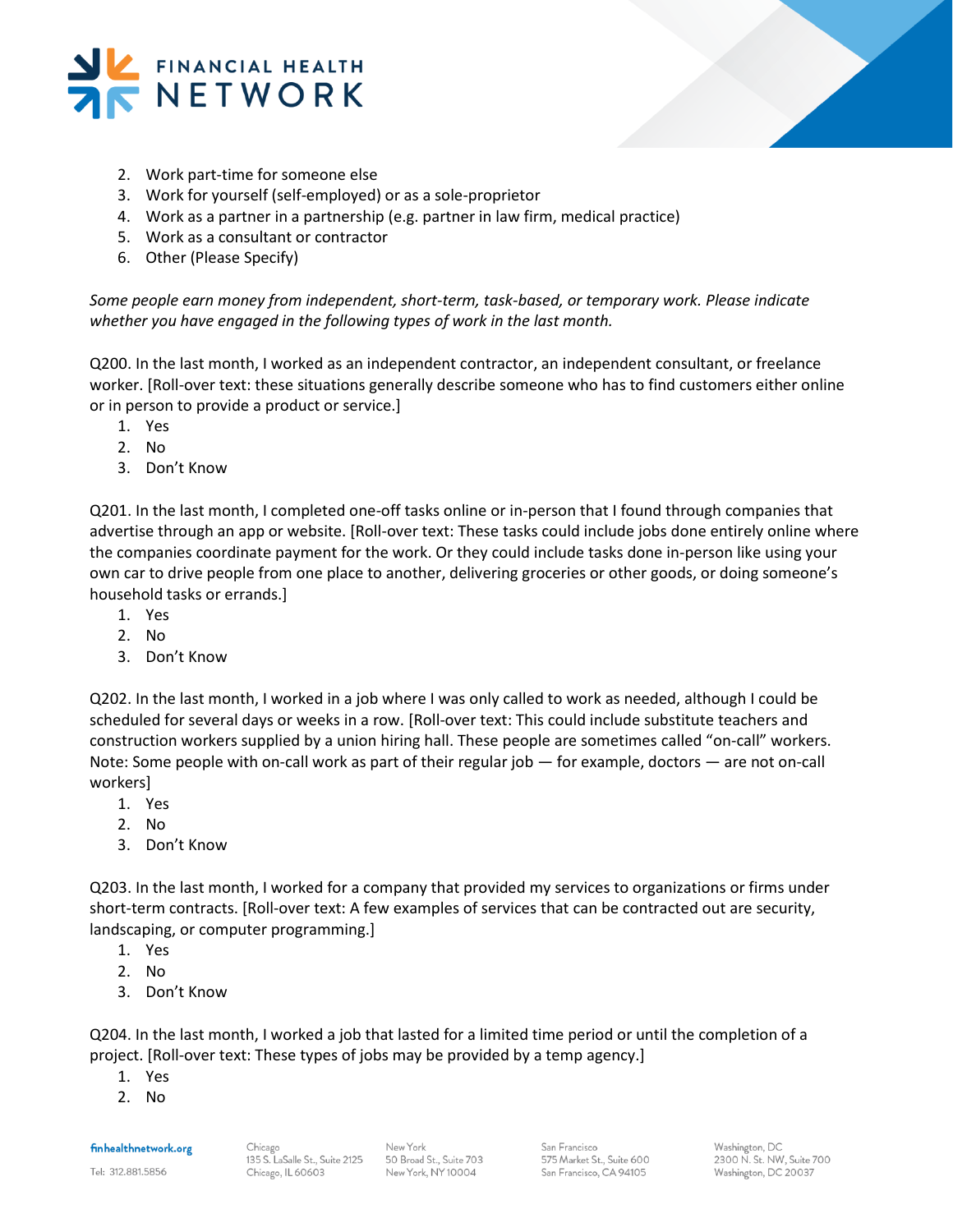



3. Don't Know

You indicated that you engaged in the following type of work in the past month: [Populate with answer choices from questions above]

Q205. What was the main reason you performed this type of work?

- 1. To earn money as a primary source of income
- 2. To earn extra money in addition to another source of income
- 3. To maintain existing job-related skills or acquire new job-related skills
- 4. Just for fun (as a hobby)
- 5. Other (Please Specify)

## **Small Business**

 $[Ask if Q120 = 3]$ 

Q206. You indicated that you are self-employed. Do you have a business, or are you self-employed in some other way?

- 1. I have a business
- 2. I am self-employed in another way
- 3. I am no longer self-employed

 $[$ If Q206 = 2 or 3, skip to end of module $]$ 

*The following questions ask about the finances of your primary business.*

Q207. Please select the category that corresponds to the total revenue/sales earned by your business in 2018:

- 1. \$0 \$50,000
- 2. \$50,001 \$150,000
- 3. \$150,001 \$300,000
- 4. \$300,001 \$500,000
- 5. \$500,001 \$1 million
- 6. \$1,000,001 \$5 million
- 7. Over \$5 million

Q208. At the end of 2018, was your business operating at a profit, break-even, or loss?

- 1. At a profit
- 2. At break-even
- 3. At a loss
- 4. Not applicable
- 5. Don't know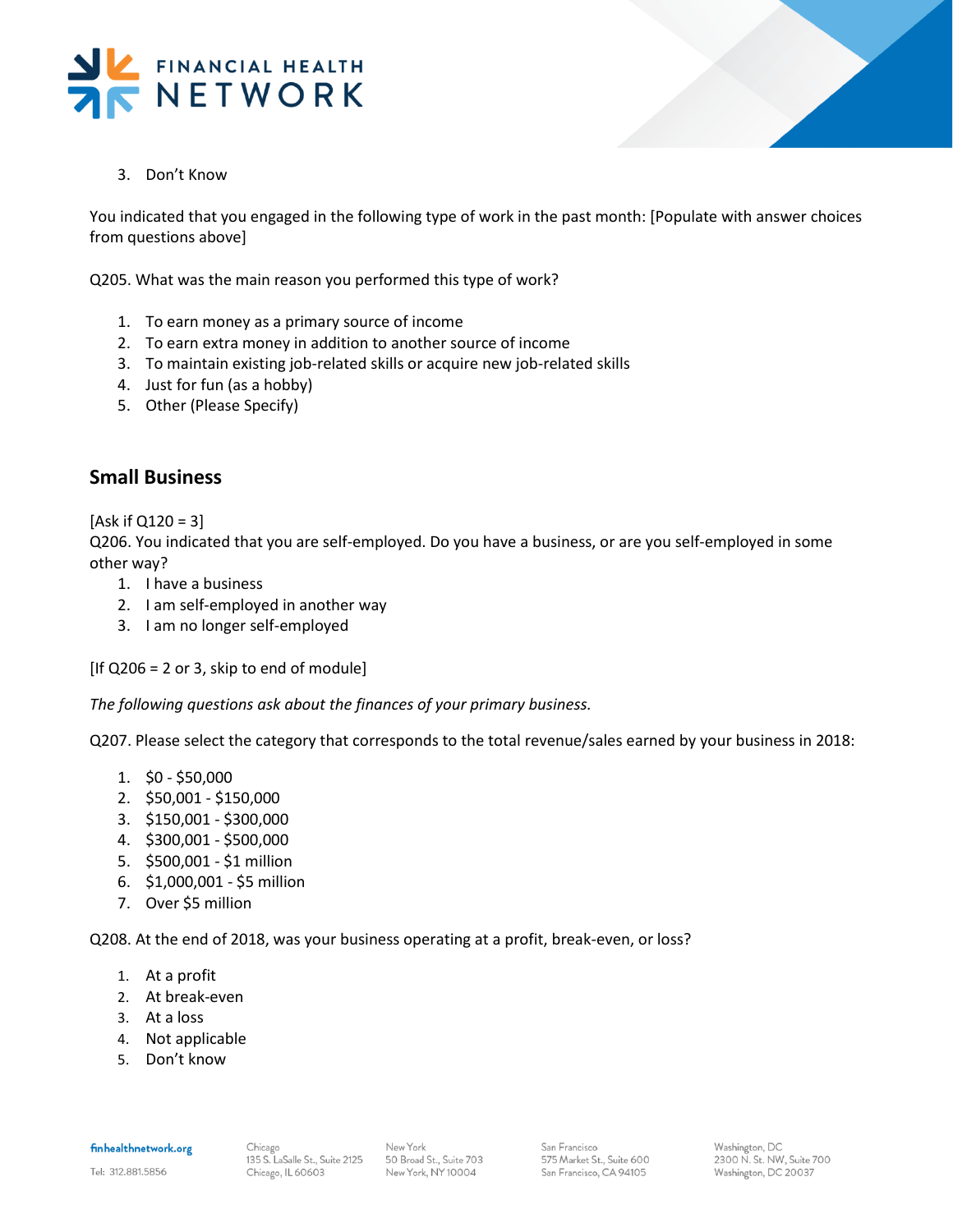

Q209. Do you have a separate bank account that you use for business transactions, rather than personal transactions?

- 1. Yes
- 2. No
- 3. Don't know

# **Physical Health**

*The next few questions ask about your physical and mental health.*

Q002. Would you say that in general your physical health is:

- 1. Excellent
- 2. Very good
- 3. Good
- 4. Fair
- 5. Poor

Q210. During the past 12 months, did you receive any treatment or counseling for a problem you were having with your emotions, nerves, or mental health?

- 1. Yes
- 2. No
- 3. Don't Know

These next few questions have to do with physical, mental, or emotional conditions that can cause serious difficulty with daily activities.

Q138. Is anyone in your household deaf or does anyone have serious difficulty hearing? Select all that apply.

- 1. No
- 2. Yes, Myself
- 3. Yes, Other adult (age 18-65) in your household
- 4. Yes, Other adult (age 65 and over)
- 5. Yes, Child (age 5 17)
- 6. Yes, Other
- 7. I don't know

Q139. Is anyone in your household blind or does anyone have serious difficulty seeing even when wearing glasses? Select all that apply.

- 1. No
- 2. Yes, Myself
- 3. Yes, Other adult (age 18-65) in your household
- 4. Yes, Other adult (age 65 and over)
- 5. Yes, Child (age 5 17)
- 6. Yes, Other
- 7. I don't know

finhealthnetwork.org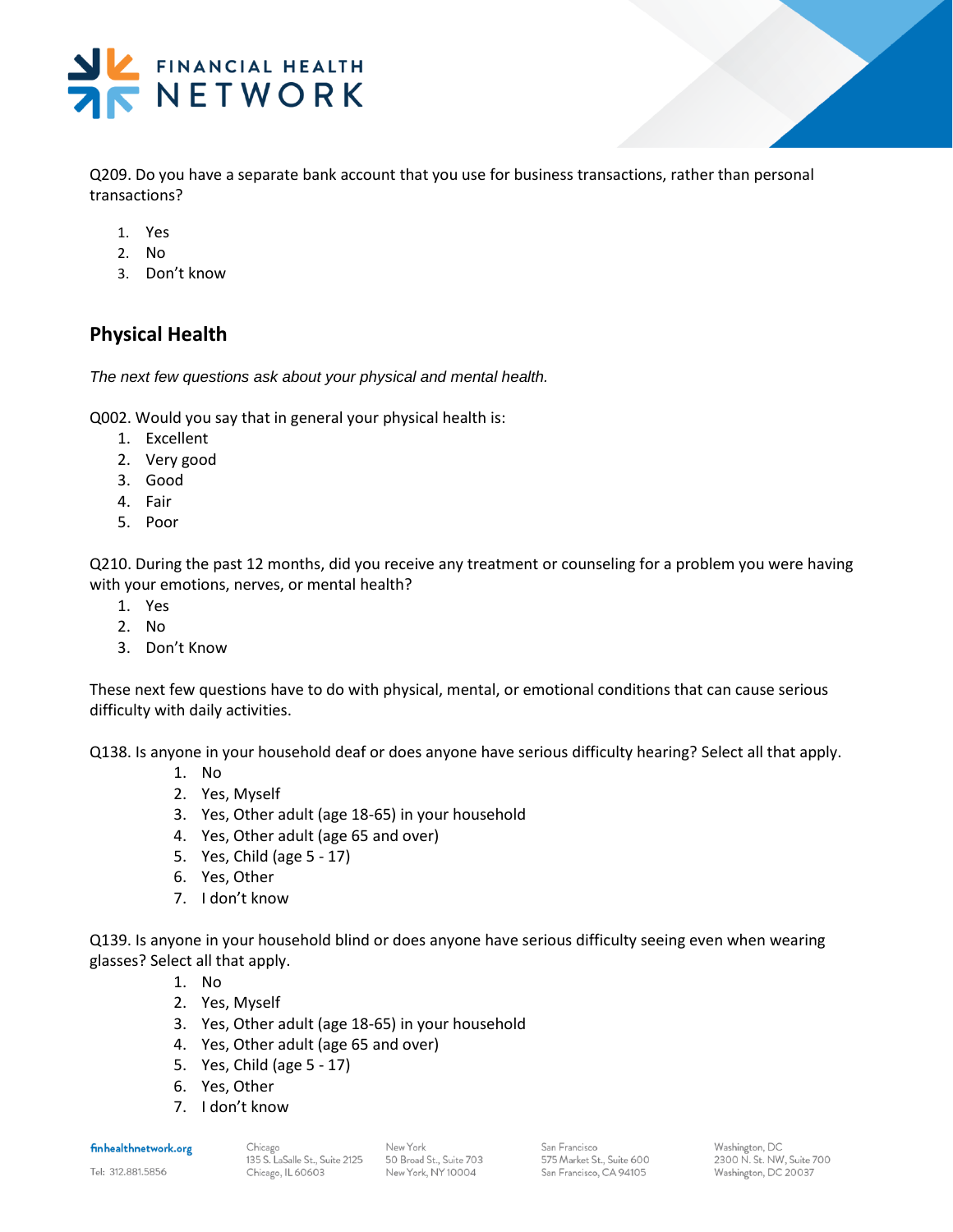

Q140. Because of a physical, mental, or emotional condition, does anyone in your household have serious difficulty concentrating, remembering, or making decisions? Select all that apply.

- 1. No
- 2. Yes, Myself
- 3. Yes, Other adult (age 18-65) in your household
- 4. Yes, Other adult (age 65 and over)
- 5. Yes, Child (age 5 17)
- 6. Yes, Other
- 7. I don't know

Q141. Does anyone in your household have serious difficulty walking or climbing stairs? Select all that apply.

- 1. No
- 2. Yes, Myself
- 3. Yes, Other adult (age 18-65) in your household
- 4. Yes, Other adult (age 65 and over)
- 5. Yes, Child (age 5 17)
- 6. Yes, Other
- 7. I don't know

Q142. Does anyone in your household have difficulty dressing or bathing? Select all that apply.

- 1. No
- 2. Yes, Myself
- 3. Yes, Other adult (age 18-65) in your household
- 4. Yes, Other adult (age 65 and over)
- 5. Yes, Child (age 5 17)
- 6. Yes, Other
- 7. I don't know

Q143. Because of a physical, mental, or emotional condition, does anyone in your household have difficulty doing errands alone such as visiting a doctor's office or shopping? Select all that apply.

- 1. No
- 2. Yes, Myself
- 3. Yes, Other adult (age 18-65) in your household
- 4. Yes, Other adult (age 65 and over)
- 5. Yes, Child (age 5 17)
- 6. Yes, Other
- 7. I don't know

*The next question asks about your experience with the criminal justice system.*

Q137. Have you or has anyone in your household spent time in jail or prison?

- 1. Yes, I have
- 2. Yes, someone else in my household has
- 3. Yes, I have AND someone else in my household has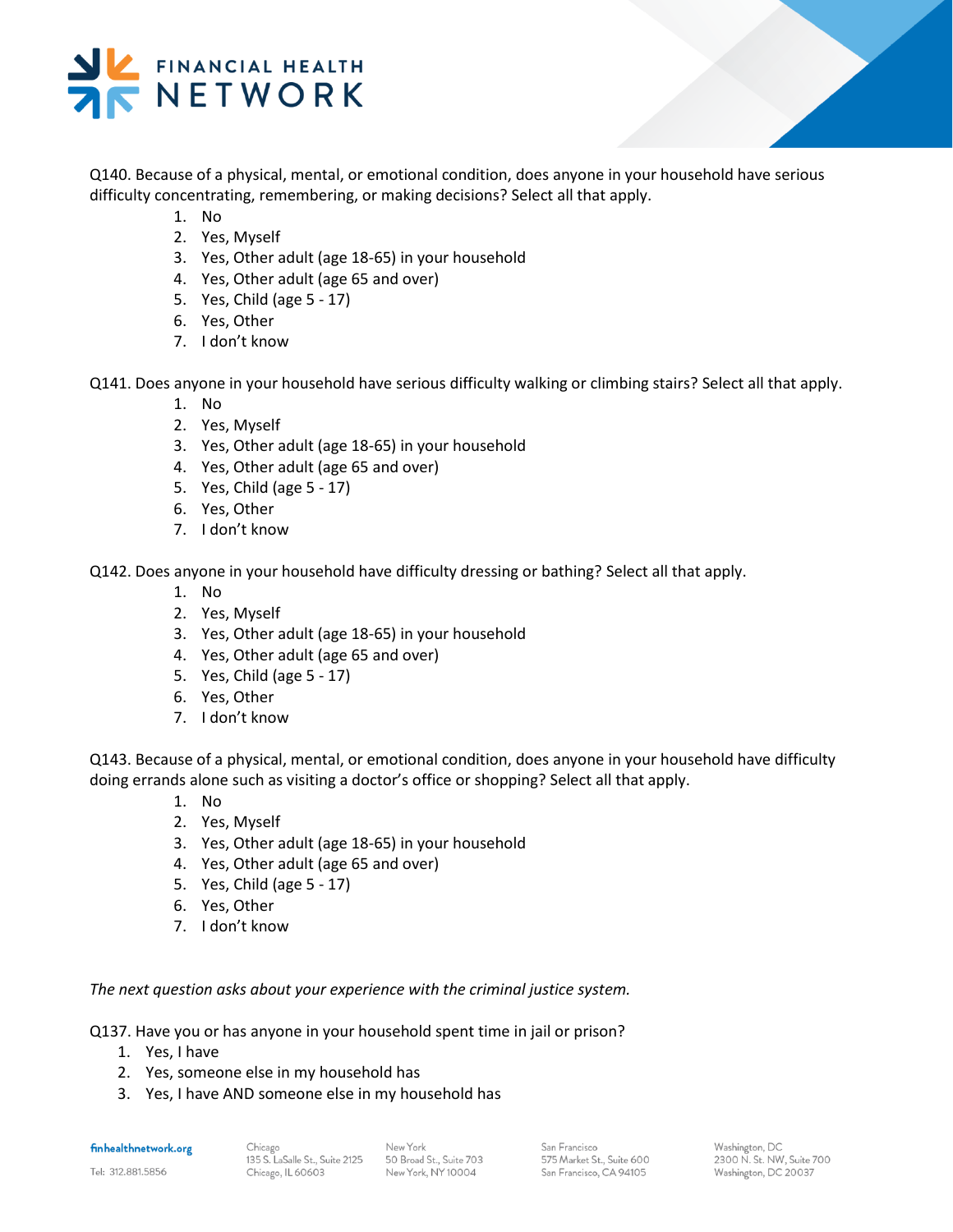



4. No, no one in my household has

*This final question asks about various aspects of the neighborhood where you live.* 

How would you rate the following aspects of your neighborhood?

- Q211\_1. Availability of affordable housing
- Q211\_2. Availability of parks and playgrounds
- Q211\_3. Availability of high-quality schools
- Q211\_4. Availability of childcare and early education options
- Q211\_5. Availability of places to buy healthy food
- Q211\_6. Access to convenient public transportation
- Q211\_7. Access to jobs and employment opportunities
- Q211\_8. Access to high-quality medical care
- Q211\_9. Safety from crime and violence
- Q211\_10. Clean air and water

Response Options

- 1. Excellent
- 2. Very Good
- 3. Good
- 4. Fair
- 5. Poor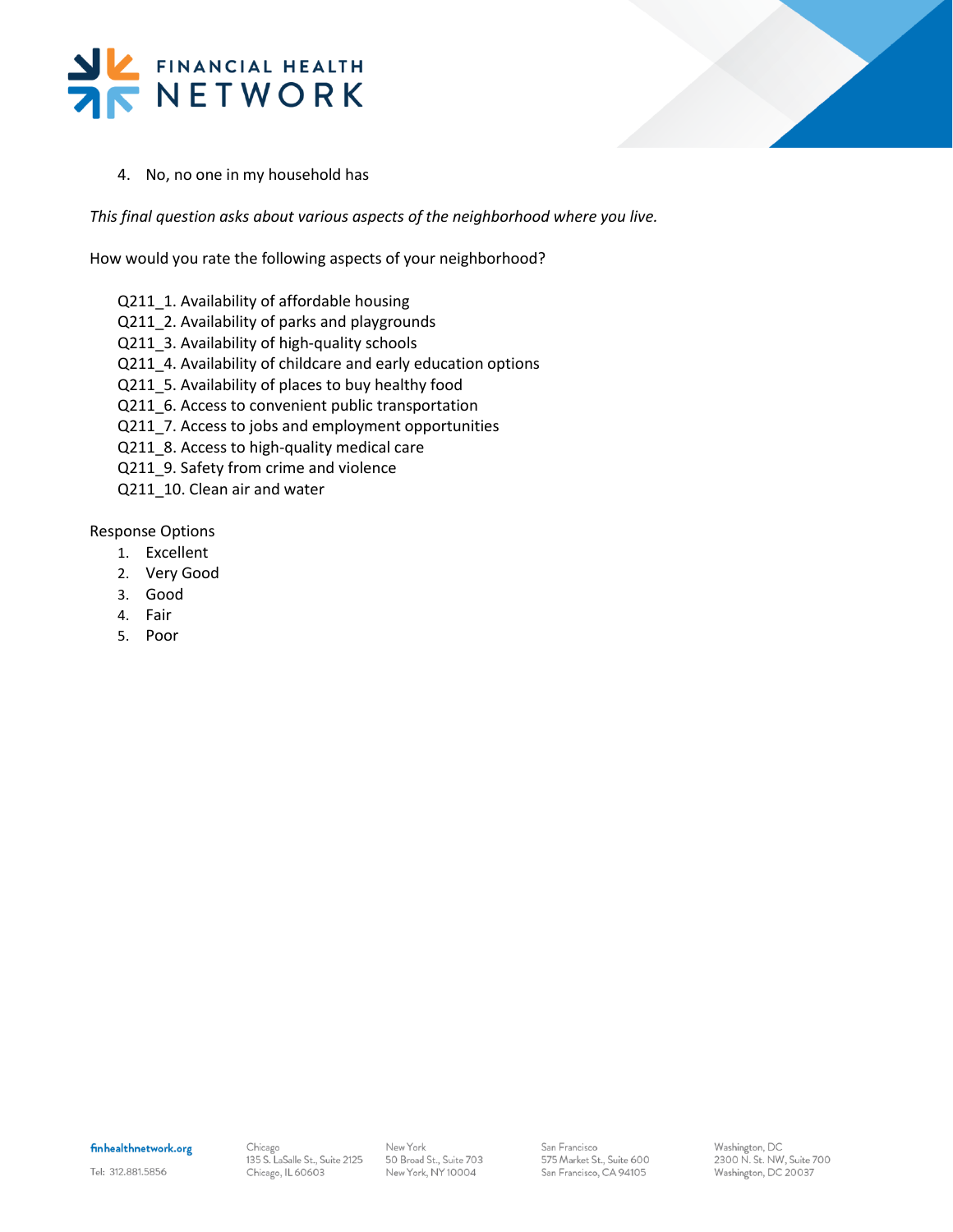



## finhealthnetwork.org

Tel: 312.881.5856

Chicago<br>135 S. LaSalle St., Suite 2125 Chicago, IL 60603

New York 50 Broad St., Suite 703 New York, NY 10004

San Francisco 575 Market St., Suite 600 San Francisco, CA 94105

Washington, DC<br>2300 N. St. NW, Suite 700<br>Washington, DC 20037